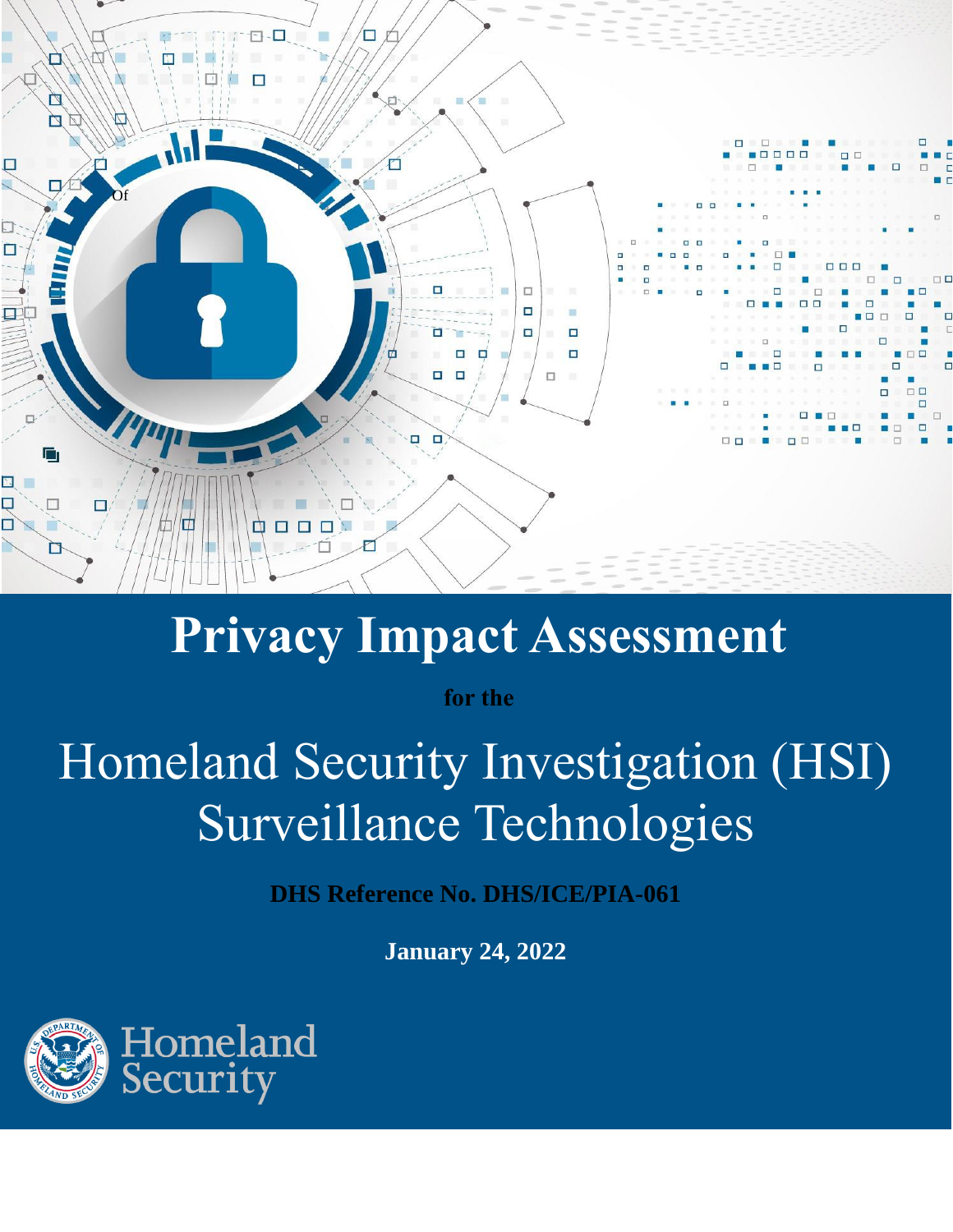

# **Abstract**

The U.S. Department of Homeland Security (DHS), Immigration and Customs Enforcement (ICE), Homeland Security Investigations (HSI), deploys surveillance technologies in furtherance of its criminal investigations and national security missions. Homeland Security Investigations conducts three types of electronic interceptions and surveillance activities: 1) consensual electronic interceptions with the consent of at least one party to the communication; 2) non-consensual electronic interceptions pursuant to a court order; and 3) non-consensual surveillance, without a court order, when the surveillance does not intrude upon an individual's reasonable expectation of privacy. Immigration and Customs Enforcement is conducting this Privacy Impact Assessment (PIA) to document Homeland Security Investigations' privacy protections when using the following surveillance technologies: a) body wire; b) location tracking technology; c) cell-site simulators; d) small unmanned aircraft systems; e) license plate readers and commercial license plate reader data services; and f) video surveillance technology.

# **Introduction**

The Homeland Security Investigations directorate is the principal investigative arm of U.S. Department of Homeland Security and the second largest investigative agency in the federal government. Homeland Security Investigations consists of more than 10,000 employees, 6,700 of whom are special agents, assigned to more than 200 cities throughout the United States and 48 countries around the world. Homeland Security Investigations' mission is to conduct criminal investigations to protect the United States against terrorist and criminal organizations; to combat transnational criminal enterprises that seek to exploit America's legitimate trade, travel, and financial systems; and to uphold and enforce U.S. customs and immigration laws.

Homeland Security Investigations enforces a diverse array of federal statutes to investigate all types of cross-border criminal activity, including: financial crimes; money laundering; bulk cash smuggling; child pornography and exploitation; commercial fraud and intellectual property theft; cybercrimes; human rights violations; human smuggling and trafficking; immigration, document, and benefit fraud; narcotics and weapons smuggling and trafficking; transnational gang activity; export enforcement; and international art and antiquity theft. The availability of technical equipment for use by Homeland Security Investigations special agents when conducting investigations is critical to Homeland Security Investigations' continued success in detecting, deterring, and disrupting terrorist and criminal activity.

The Homeland Security Investigations Technical Operations Unit (Tech Ops) supports Immigration and Customs Enforcement's mission with the most innovative, cutting-edge electronic surveillance and interception<sup>1</sup> equipment in furtherance of Homeland Security

<sup>&</sup>lt;sup>1</sup> 18 U.S.C. § 2510(4) ("intercept" means the aural (hearing) or other acquisition of the contents of any wire, electronic, or oral communication through the use of any electronic, mechanical, or other device).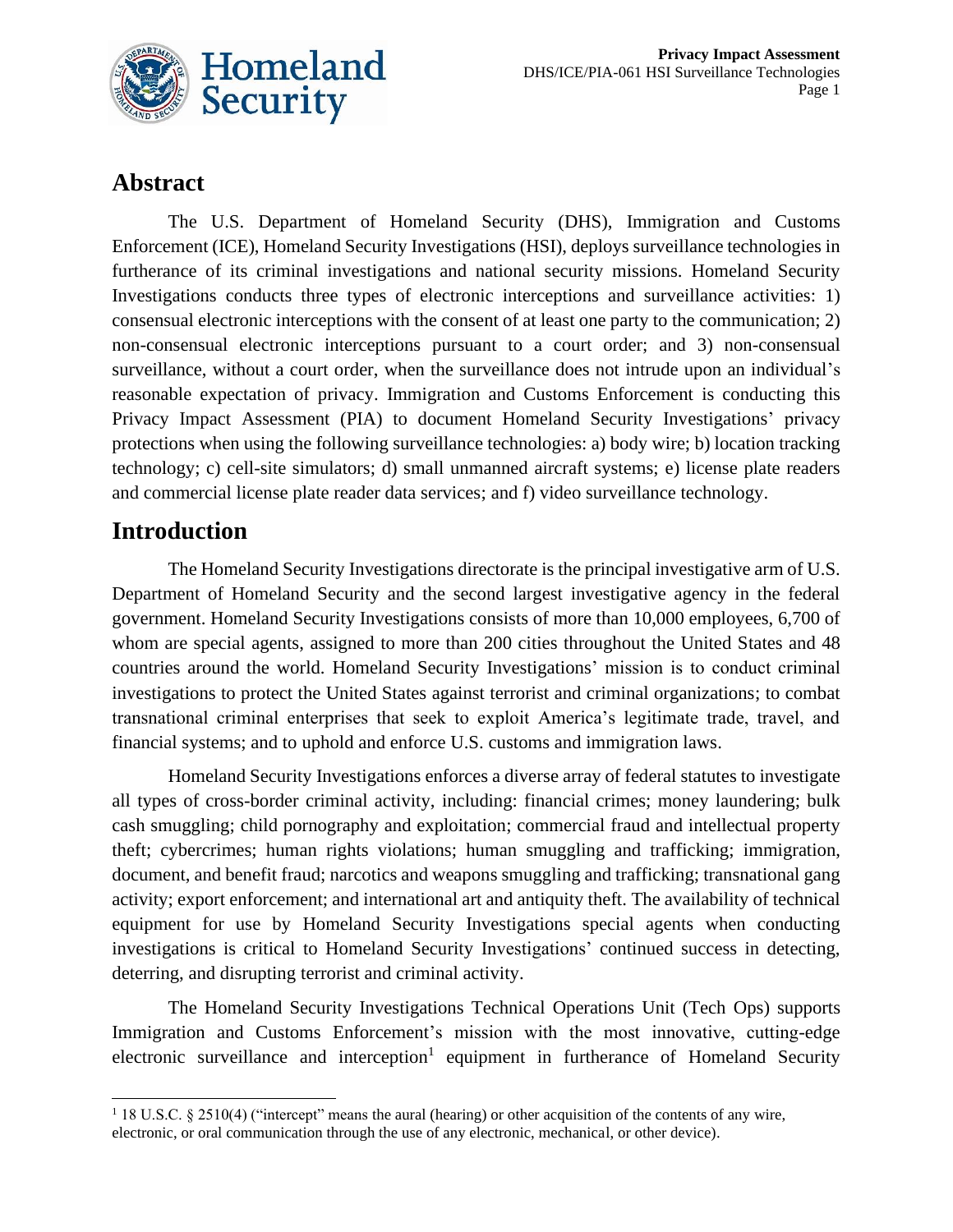

Investigations investigations and Immigration and Customs Enforcement's national security operations. The Technical Operations Unit is currently comprised of four sections: 1) Investigative Interceptions; 2) Title III Investigative Programs; 2 3) Tactical Communications; and 4) Electronic Surveillance. Surveillance technologies include electronic devices that may be used to collect evidence (e.g., telephone interception equipment; covert tracking, covert video; body wires; audio devices; specialty surveillance vehicles; sensors, computers and workstations used for purposes of electronic surveillance; and telephone data analysis software).

Agents' investigations involve increasingly more complex and sophisticated criminal organizations. The use of new innovative technologies enhances Homeland Security Investigations' capability to gather the necessary evidence needed for prosecution. At the same time, it is Homeland Security Investigations' responsibility to ensure the use of sophisticated technology is accompanied by strict policies and procedures, as well as technical guidance to ensure Homeland Security Investigations' compliance with applicable laws, regulations, and policies by Homeland Security Investigations Technical Enforcement Officers (TEO),<sup>3</sup> Intelligence Research Specialists (IRS), special agents, and other Homeland Security Investigations employees conducting or supporting investigations using electronic surveillance. As technology evolves, Homeland Security Investigations must continue to assess its tools to ensure that practice and applicable policies reflect the agency's law enforcement and national security missions, as well as the agency's commitments to individual privacy and civil liberties.

Homeland Security Investigations only uses surveillance technologies pursuant to a court order; with the consent of a party to the recorded communication; or in a public area where there is no reasonable expectation of privacy under the U.S. Constitution.<sup>4</sup> If Homeland Security Investigations seeks to use any technology outlined in this Privacy Impact Assessment for a new purpose, it will confer with the Office of the Principal Legal Advisor (OPLA) for legal advice and guidance. If these technologies are updated or further developed in a way that raises additional privacy concerns, then Homeland Security Investigations will also consult with OPLA and the ICE Privacy Unit for guidance. Finally, if it is discovered that ICE is using any of these technologies for any purposes not contemplated by the relevant policy or this Privacy Impact Assessment, ICE will reassess the policy and update the Privacy Impact Assessment as appropriate.

This Privacy Impact Assessment discusses the specific surveillance technologies used by Homeland Security Investigations, evaluates the privacy risks associated with the use of

<sup>2</sup> Title III of the *Omnibus Crime Control and Safe Streets Act of 1968,* as amended ("Title III") (Pub. L. 90-351). Title III establishes specific protocols and standards for the issuance of a federal court order authorizing electronic surveillance during the course of a federal criminal investigation.

<sup>3</sup> Homeland Security Investigations Technical Operations Handbook, Homeland Security Investigations-HB 14-04, paragraph 4.22 (July 21, 2014) ("A Technical Enforcement Officers is the primary law enforcement officer who supports criminal investigations through the use of electronic surveillance equipment and techniques. The Technical Enforcement Officer's primary responsibility is the gathering of evidence in furtherance of criminal prosecutions.")

<sup>4</sup> Examples of a public area where there is no reasonable expectation of privacy include public sidewalks and public parks.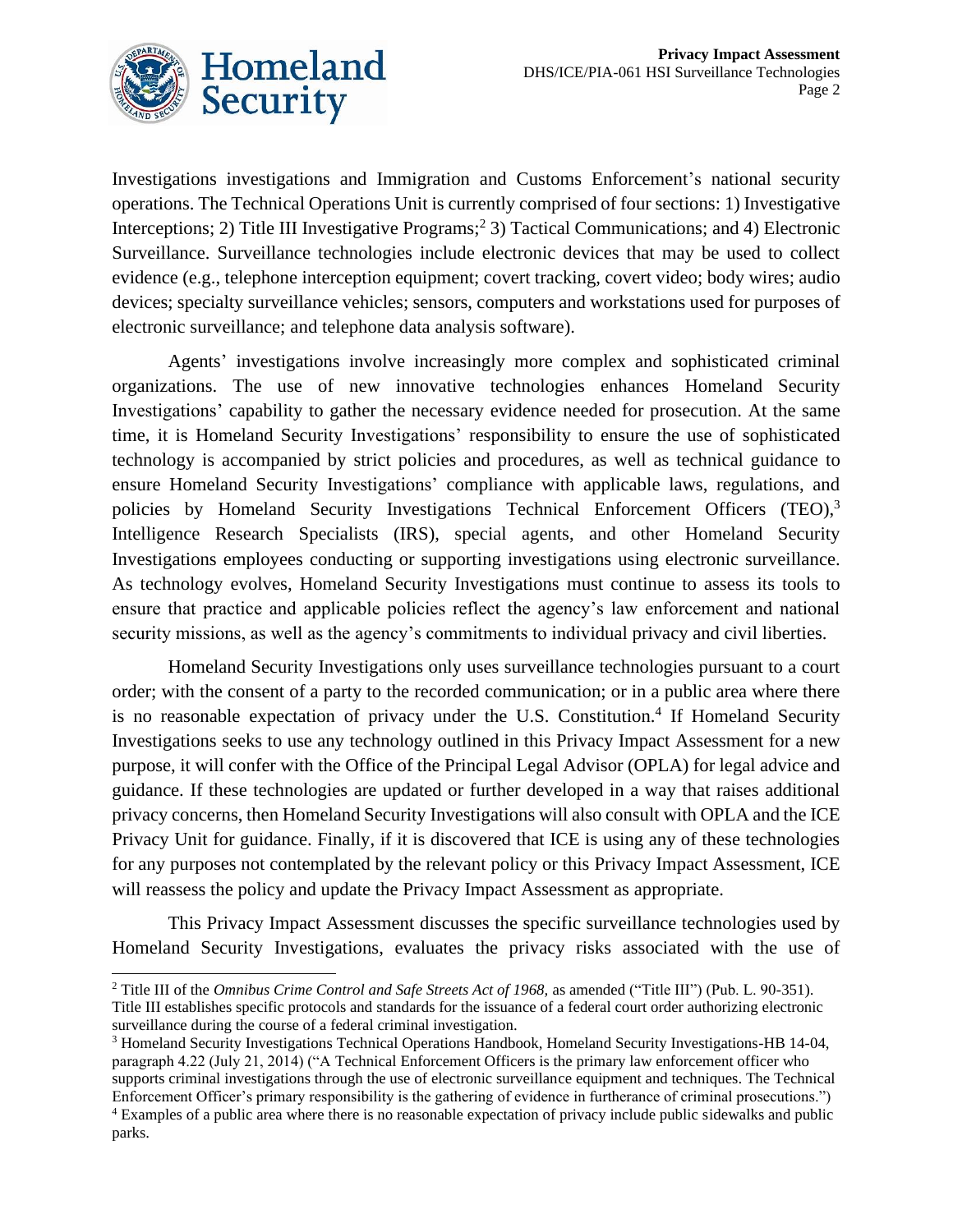

surveillance technologies, and is intended to enhance the public's understanding of the privacy controls in place regarding those technologies.

#### **I. Consensual Interceptions**

A consensual interception of an oral, wire, or electronic communication is a conversation between two or more people monitored and/or recorded by, or under the direction of a law enforcement officer, with the knowledge and prior consent of at least one or more of the participants in the conversation.<sup>5</sup> Homeland Security Investigations uses the following technologies to intercept communications with the consent of at least one party.

#### *Body Wire*

Body wire technology includes devices that record audio as well as devices that record both audio and video. The monitoring and recording of consensually-intercepted telephone conversations and face-to-face conversations between a target of an investigation and a cooperating individual and/or an undercover special agent is encouraged by the U.S. Department of Justice (DOJ) as a reliable and effective investigative tool.<sup>6</sup>

The use of body worn audio/video devices requires "one party consent," where one party to the communication wears a device to capture audio/video information in the course of an investigation, or one of the parties to the communication has given prior consent to the interception, in accordance with federal law. 7

All requests to conduct a telephonic interception with the consent of one party must be approved by the agent's supervisor and the Homeland Security Investigations Special Agent in Charge (SAC) or their designee and coordinated with a U.S. Attorney. In order to obtain this approval, agents must submit an *Electronic Surveillance Request* (ELSUR) to their supervisor using the Investigative Case Management system (ICM).<sup>8</sup> The Electronic Surveillance Request module in the Investigative Case Management system is used to request authorizations, grant authorizations, and transmit reports of use for consensual recording and monitoring of oral communications (including consensual recordings of telephone conversations, as well as covert

<sup>5</sup> Homeland Security Investigations-HB 14-04, paragraph 4.1. *See also* 18 U.S.C. § 2511(2)(c)-(d).

<sup>6</sup> U.S. Department of Justice, *Justice Manual*, 9-7.301 Consensual Monitoring-General Use (September 2004), *available at* [https://www.justice.gov/jm/jm-9-7000-electronic-surveillance.](https://www.justice.gov/jm/jm-9-7000-electronic-surveillance) 

<sup>7</sup> 18 U.S.C. § 2511(2)(c) "(It shall not be unlawful under this chapter for a person acting under color of law to intercept a wire, oral, or electronic communication, where such person is a party to the communication or one of the parties to the communication has given prior consent to such interception)."

<sup>8</sup> For more information on Electronic Surveillance Requests and the Investigative Case Management system, *see*  U.S. DEPARTMENT OF HOMELAND SECURITY, U.S. IMMIGRATION AND CUSTOMS ENFORCEMENT, PRIVACY IMPACT ASSESSMENT FOR THE ELECTRONIC SURVEILLANCE SYSTEM (ELSUR), DHS/ICE/PIA-024, and U.S. DEPARTMENT OF HOMELAND SECURITY, U.S. IMMIGRATION AND CUSTOMS ENFORCEMENT, PRIVACY IMPACT ASSESSMENT FOR THE INVESTIGATIVE CASE MANAGEMENT (ICM), DHS/ICE/PIA-044, *available at* [https://www.dhs.gov/privacy](https://www.dhs.gov/privacy-documents-ice)[documents-ice.](https://www.dhs.gov/privacy-documents-ice)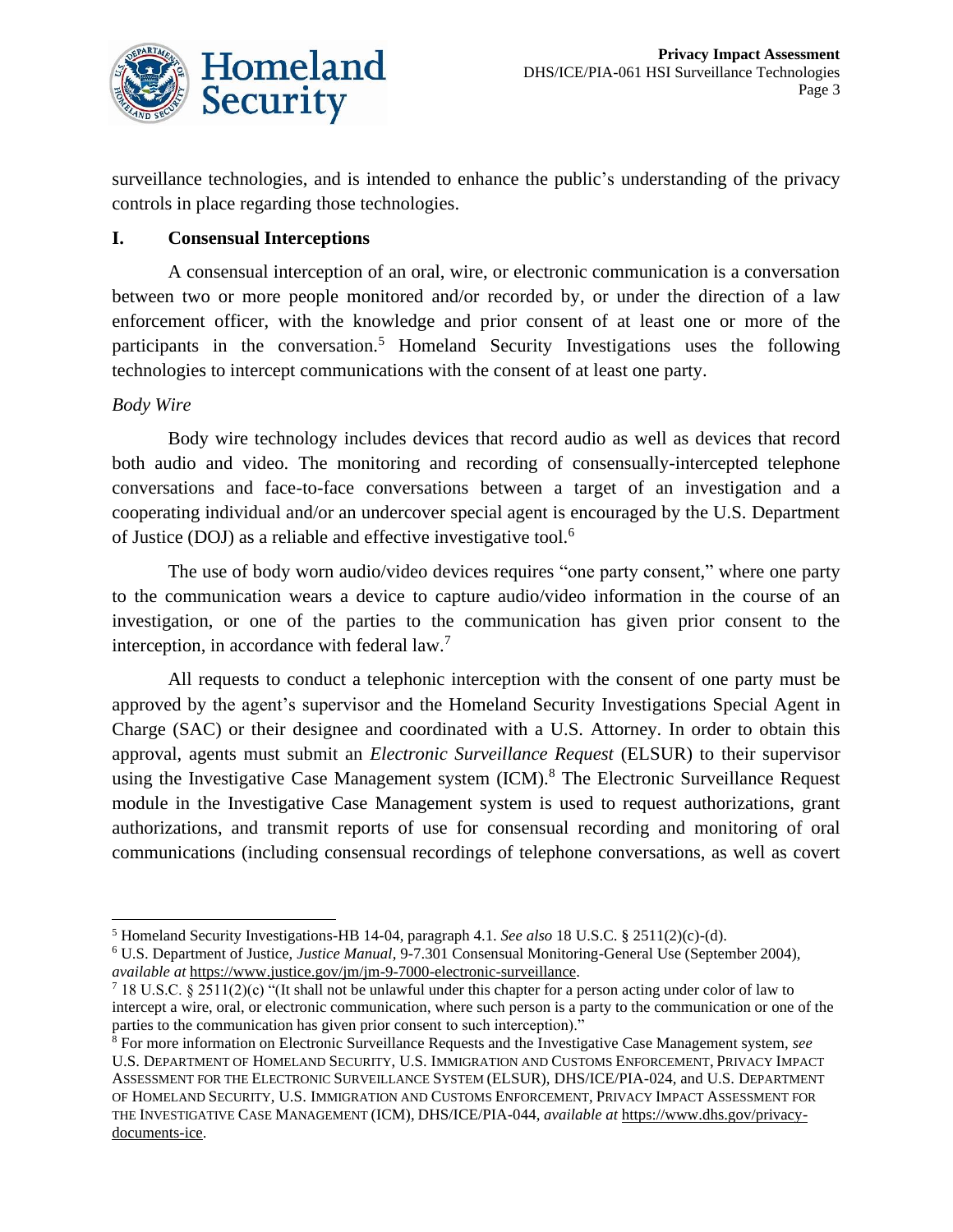

transmitters and recorders). An approved Electronic Surveillance Request must be in place during the time period for which the monitoring occurs.

The case agent planning to conduct a consensual interception is responsible for establishing consent by obtaining: 1) verbal consent from the cooperating individual and document that consent in a Report of Investigation (ROI); or 2) written consent from the cooperating individual. Prior to submitting a request to conduct consensual monitoring, the case agent must coordinate with an Assistant United States Attorney (AUSA). In each request, the agent must state in writing that they discussed the facts of the surveillance or consensual monitoring with the Assistant United States Attorney. The request must also state that the Assistant United States Attorney agrees that the use of consensual monitoring is legal and appropriate and must include the date that such advice was provided. Once approval for the consensual interception is established, the case agent must submit an Electronic Surveillance Request indicating the time period in which the interception will occur.

In the event of an emergency situation requiring an exigent consensual interception, the authority to approve the consensual interception is delegated to the case agent's first-line supervisor. It is also recommended that the Assistant United States Attorney is consulted in these circumstances. On the first business day after the interception has taken place, the case agent must submit the request containing an explanation of the exigent circumstances.<sup>9</sup>

Within five business days after the termination of an Electronic Surveillance Request authorization, a *Monitoring or Interceptions of Consensual Communications Report of Use* must be completed, even to report negative results, and include the names of all individuals whose conversations were recorded and proved to be incriminating (includes not only the primary targets of the investigation, but all those whose conversation were overheard and recorded); all telephone numbers called; all offenses corroborated by the interception; and the number of times during the interception period that incriminating conversations were recorded. Also, any Reports of Investigation documenting consensual recordings should indicate the recording was consensual.

Consensually monitored interceptions are generally conducted under the control and supervision of a special agent or a Technical Enforcement Officer.<sup>10</sup> Initial authorizations for consensually monitored conversations may be granted for a period of 90 days from the date the monitoring is scheduled to begin. Once an approved consensual monitoring period expires case agents may renew the request to consensually monitor conversations by submitting another request

 $10$  In rare circumstances, when a special agent or Technical Enforcement Officers is not available, the first-line supervisor can authorize the cooperating individual to record a telephone conversation on their own if: 1) the head of the local office has authorized the recording; 2) the special agent has a written Electronic Surveillance Consent from the cooperating individual; 3) the cooperating individual or target does not fall under a sensitive category of

<sup>9</sup> Exigent Circumstances: an emergency situation requiring swift action to prevent imminent danger to life or serious damage to property, or to forestall the imminent escape of a suspect, or destruction of evidence.

individuals (e.g., government officials, politicians); and 4) the special agent or Technical Enforcement Officers work closely with the cooperating individual on installing and using the device. *See Homeland Security Investigations*-HB 14-04, paragraph 9.3.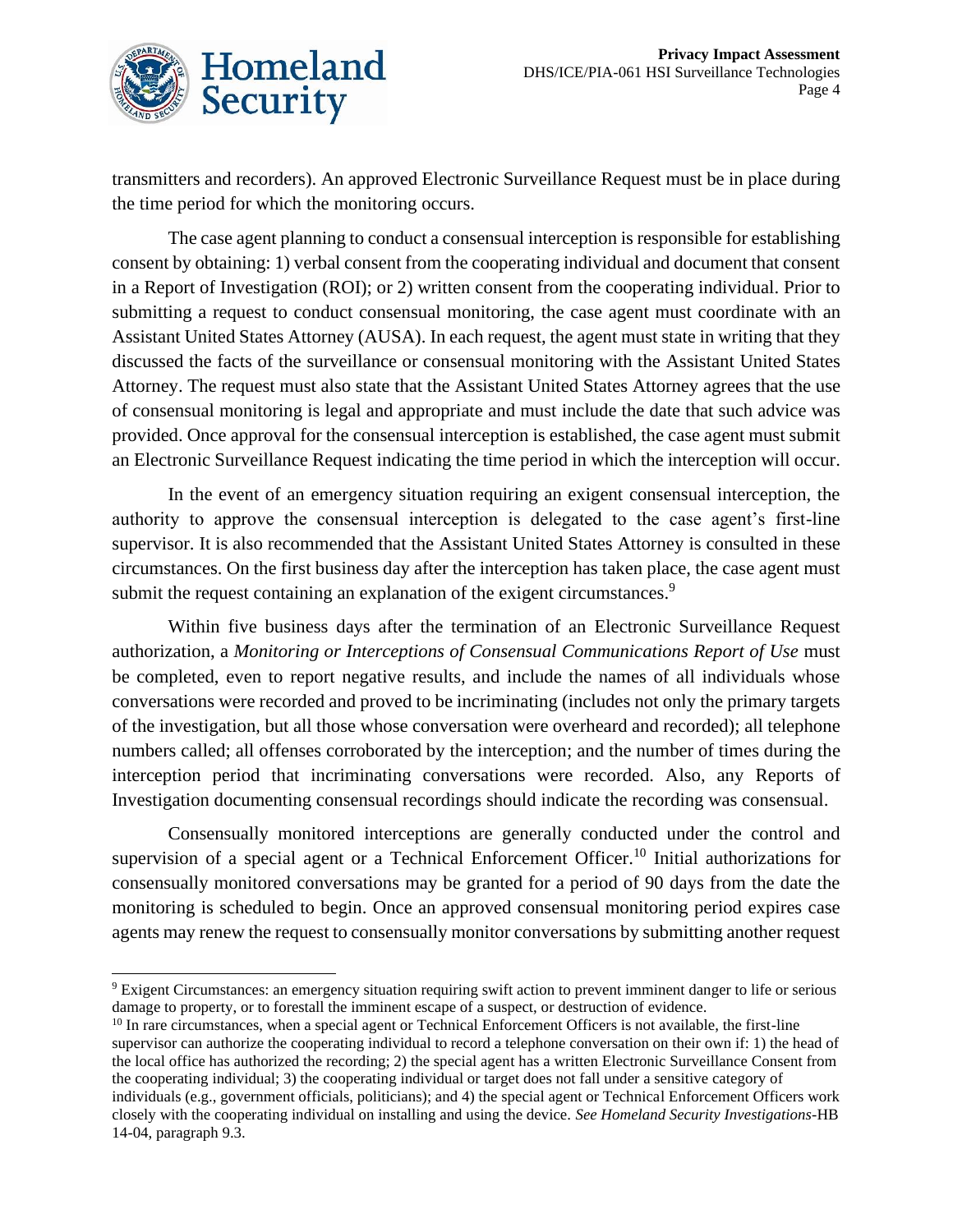

to their supervisor. In special cases (e.g., long-term investigations that are closely supervised), authorizations for up to 180 days may be granted with similar extensions.

All non-Title III recorded electronic evidence (i.e., no warrant required) is maintained in secure storage until complete adjudication of the case, and all appeals are exhausted, before being destroyed. All recordings entered into evidence in a hearing or trial will not be destroyed except upon an order from the presiding judge. When evidence media is destroyed, it will be rendered unusable and unrecoverable and this must be documented. Homeland Security Investigations has proposed a five-year retention schedule for these records, but until the proposed retention schedule is approved records will be maintained permanently.

## **II. Non-Consensual Surveillance**

Non-consensual interception of an oral, wire, or electronic communication is the monitoring and/or recording of communications between two or more individuals, by or under the direction of a special agent without the knowledge or consent of any of the participants to the conversation.<sup>11</sup> Wire, oral, and electronic communications are intercepted only with a court-issued warrant based on probable cause that the named subjects are using the targeted device(s)<sup>12</sup> or location(s) to facilitate the commission of identified criminal offenses, in accordance with 18 U.S.C. §§ 2510-2522, often referred to as "Title III," a reference to the portion of the implementing legislation (Title III of the *Omnibus Crime Control and Safe Streets Act of 1968*, Pub. L. 90-351, *as amended*, and codified at 18 U.S.C. § 2519, also referred *to as* "the "Wiretap Act"), which provides authority for electronic interceptions.<sup>13</sup> All Title III recordings must be maintained for a minimum period of 10 years and may not be destroyed or disposed of without a written order from the court that authorized the interception.

Congress requires Immigration and Customs Enforcement/Homeland Security Investigations, and other law enforcement agencies, to submit an annual report identifying all Title-III investigations.<sup>14</sup> This report includes the target device identification, name of the affiant, date the court order was granted, online date (beginning date), and off-line date (ending date), and is publicly available in the form of Wiretap Reports dating back as far as 1997. Wiretap Reports do not include the names, addresses, or phone numbers of parties investigated.

 $11$  Information collected in these instances does not link an individual before it becomes part of a case.

<sup>&</sup>lt;sup>12</sup> Targeted devices include cell phones, landlines, computers, and emails.

<sup>&</sup>lt;sup>13</sup> Title III Evidence is evidence obtained through non-consensual interception of wire, oral, and electronic communication. For instance, evidence obtained through the interception and monitoring of someone's telephone calls would be considered Title III Evidence.

<sup>14</sup> *See* 18 U.S.C. § 2519.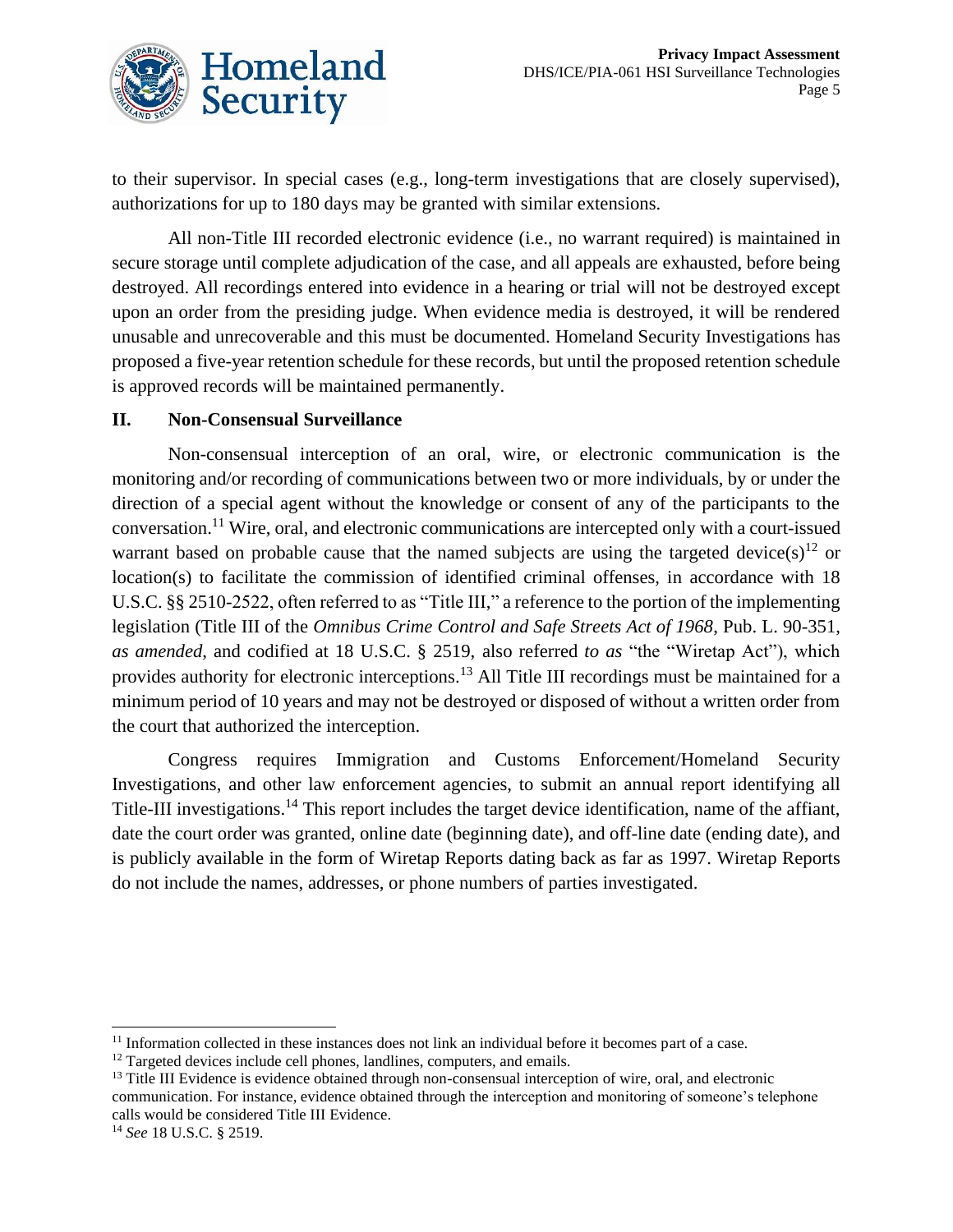

### **A. Types of Non-Consensual Surveillance Requiring a Warrant**

#### *Location Tracking Technology*

Tracking technology uses Global Positioning Satellites (GPS), <sup>15</sup> cellular system infrastructure, satellite system infrastructure, and direction-finding technology to provide location data. There is no one device that meets every operational requirement, so each individual case will dictate the type of technology used. Agents must apply to a court for a warrant authorizing the use of a tracking device.<sup>16</sup>

The National Tracking Program (NTP) is an Homeland Security Investigations program office responsible for tracking technologies. The National Tracking Program manages the collection of tracking data and delivers it to authorized personnel.

The National Tracking Program protects data in transit and at rest through user access controls, enhanced authentication requirements and prompt cancelation of authority to use a device for a terminated operation.

The National Tracking Program may share data with other approved law enforcement agencies consistent with the terms and conditions agreed to by the National Tracking Program and the other law enforcement agency.

Authorization to use a tracking device in consensual and non-intrusive installation situations requires a warrant absent certain circumstances (e.g., consent, exigency) and must also be approved by both the agent's first-line supervisor and second-line supervisor. The authorization may be oral but must be noted by the case agent on the appropriate form located in the case file. The authorization may not exceed 30 days but may be extended upon request.

#### *Cell-Site Simulators*

Cell-site simulators permit the tracking of mobile telephones in the course of criminal investigations. Special agents and Technical Enforcement Officers may use cell-site simulators to help 1) locate cellular devices whose unique identifiers are *already known* to law enforcement, or 2) determine the unique identifiers of an *unknown device* by collecting limited signaling information from devices in the simulator user's vicinity. A cell-site simulator receives and uses an industry standard unique identifying number assigned by a device manufacturer or cellular network provider.

When used to locate a known cellular device, a cell-site simulator initially receives the unique identifying number from multiple devices in the vicinity of the simulator. Once the cellsite simulator identifies the specific cellular device for which it is searching, it will obtain the

<sup>&</sup>lt;sup>15</sup> Global Positioning Satellites (GPS) is a satellite-based navigation system that provides location and time information anywhere on or near the Earth where there is an unobstructed line of sight to four or more GPS satellites.

<sup>16</sup> United States v. Jones, 565 U.S. 400 (2012).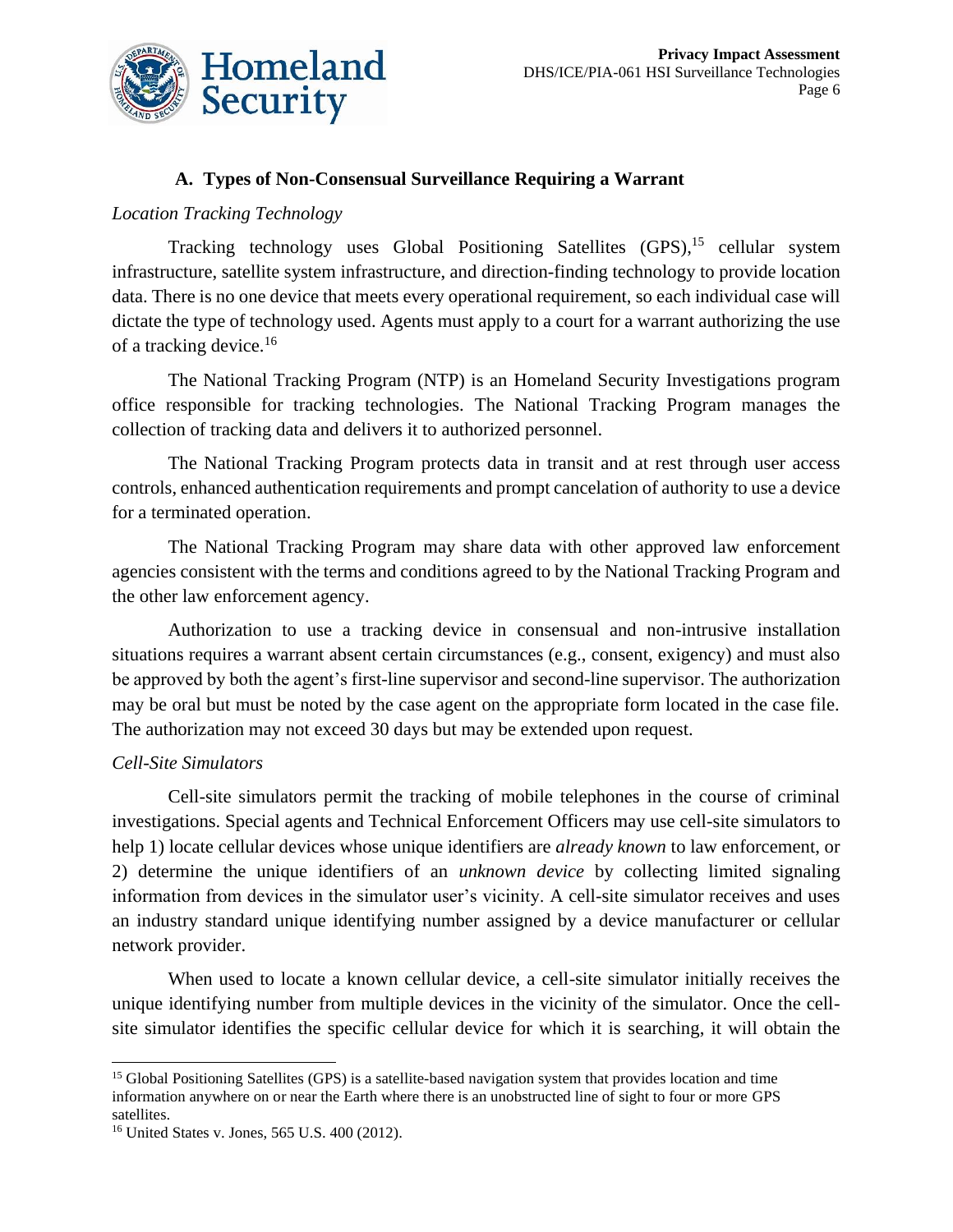

signaling information related only to that particular device. When used to identify an unknown device, the cell-site simulator obtains signaling information from non-target devices in the target's vicinity for the limited purpose of distinguishing those from the target device. Mobile identifier information<sup>17</sup> collected from non-target devices will be deleted within 24 hours in all cases. Initial contact with a cell-site simulator represents a general location of the mobile handset but does not provide specific location (i.e., GPS) details about any device.

There are two specific cell-site simulator missions: target location and target development. In a target location mission, a specific mobile identifier is entered into the cell-site simulator. The cell-site simulator will then check all mobile identifiers until the requested mobile identifier is located and will reject all other mobile identifiers. During a target development mission, all mobile identifiers will be captured and processed afterward to identify the target number. Non-target data in the area will be deleted within 24 hours.

By transmitting as a cell tower, cell-site simulators acquire the identifying information from cellular devices. This identifying information is, however, limited. Cell-site simulators provide only the relative signal strength and general direction and radius of the subject cellular device, and do not obtain or download precise location information from the device or its applications, so they do not function as a Global Positioning Satellites locator.

Importantly, cell-site simulators used by special agents and Technical Enforcement Officers must be configured as pen registers<sup>18</sup> (requiring a search warrant) and may not be used to collect the contents of any communication, in accordance with 18 U.S.C.  $\S$  3127(3).<sup>19</sup> This includes contents of any communication stored on the device itself. Cell-site simulators do not remotely capture emails, texts, contact lists, images, or any other data from the device. Moreover, cell-site simulators used by Immigration and Customs Enforcement are not capable of collecting subscriber account information (e.g., an account holder's name, address, telephone number) or the contents of the device's communications. Immediately after either the target is located or the phone is identified, an operator of a cell-site simulator must delete all data collected, including all nontarget mobile identifiers.

Special agents and Technical Enforcement Officers must obtain a search warrant supported by probable cause and issued pursuant to Rule 41 of the Federal Rules of Criminal Procedure (or applicable state equivalent). In accordance with Homeland Security Investigations' *Use of Cell-Site Simulator Technology* policy, which is based on U.S. Department of Homeland Security's

 $17$  A mobile identifier is a unique identifier used to distinguish a mobile device. It is not tied to personally identifiable information (such as the individual's name, credit card number, or Driver's license number) about an individual that owns or controls the device; rather the mobile identifier is used by to distinguish the device itself. <sup>18</sup> A pen register is a device or process that records or decodes dialing, routing, addressing, or signaling information transmitted by an instrument or facility from which a wire or electronic communication is transmitted, provided, however, that such information does not include the contents of any communication.

<sup>19</sup> 18 U.S.C. § 3127(3).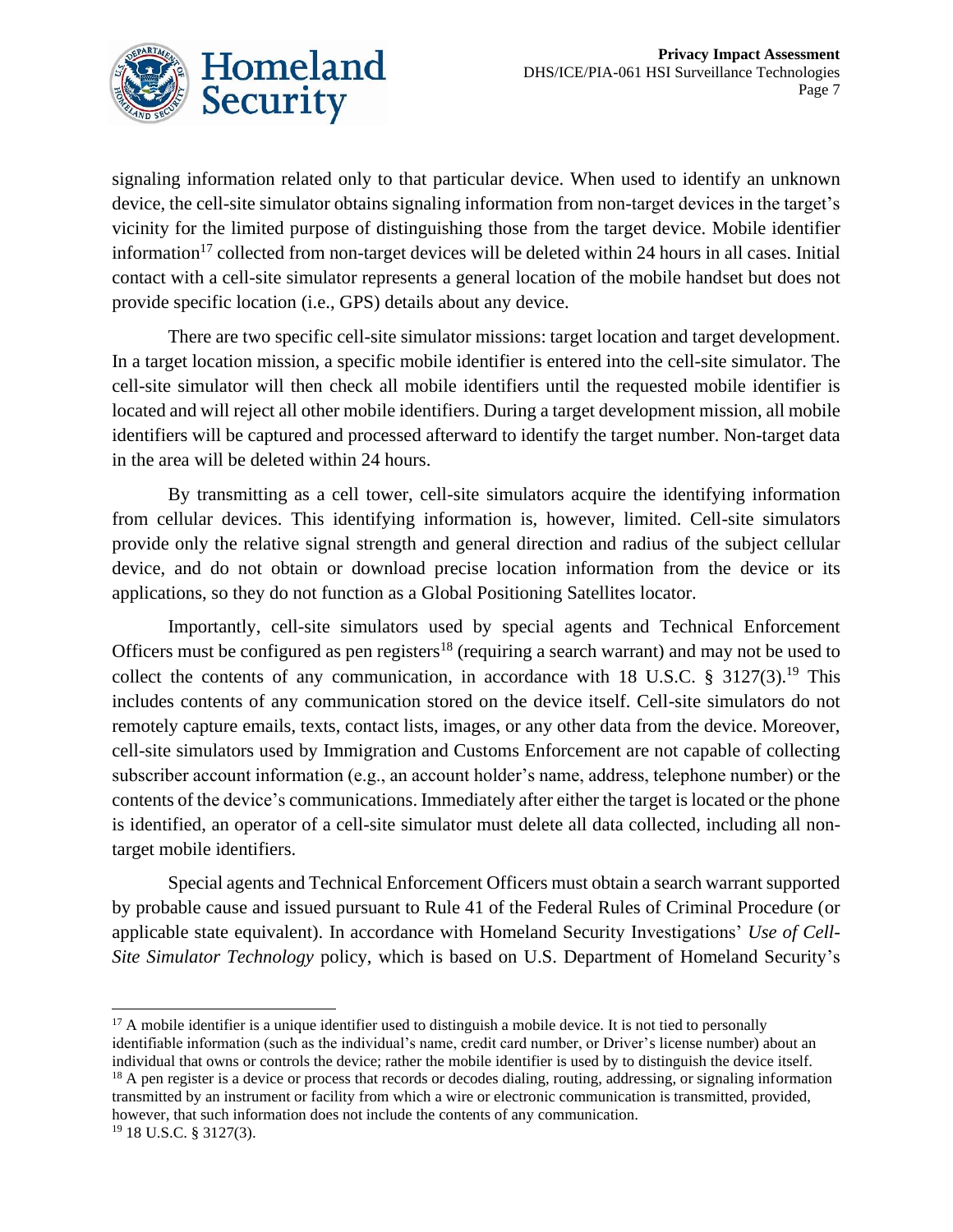

cell-site simulator policy,<sup>20</sup> the use of cell-site simulators must be done in a manner that is consistent with the requirements and protections of the United States Constitution, including the Fourth Amendment, and applicable statutory authorities, including the pen register statute (18 U.S.C. § 3121). Any information collected from cell-site simulators must be handled in a manner consistent with applicable statutes, regulations, and policies that guide Homeland Security Investigations data collection, retention, and disclosure.

Homeland Security Investigations has established management controls and approval processes to help ensure only knowledgeable and accountable personnel will use this technology. For instance, the assistant director (AD) of Homeland Security Investigations' Information Management Directorate is responsible for ensuring compliance with Homeland Security Investigations' cell-site simulator policy.

Prior to the court order application for the deployment of this technology, the use of a cellsite simulator must be approved by a first-level supervisor and must be pursuant to a signed search warrant by a judge. Any exigent or emergency use of a cell-site simulator must also be approved by an appropriate second-level supervisor prior to its use.

Although exigent circumstances do not require a warrant under the Fourth Amendment, cell-site simulators still require court approval, consistent with the Pen Register Statute's emergency provisions in order to be lawfully deployed.<sup>21</sup> An exigency that excuses the need to obtain a warrant may arise when the needs of law enforcement are so compelling that they render a warrantless search objectively reasonable. When an officer has the requisite probable cause, a variety of exigent circumstances may justify dispensing with a warrant. These include the need to protect human life or avert serious injury; prevent imminent destruction of evidence; hot pursuit of a fleeing felon; or to prevent the escape of a suspect or convicted fugitive from justice.

All users of cell-site simulators are required to attend training before using the equipment, which is required to include training on both privacy and civil liberties. The Unit Chief of Homeland Security Investigations Technical Operations Unit is responsible for the development and coordination of the initial and advanced training requirements for the use of cell-site simulators.

When deploying cell-site simulators, Homeland Security Investigations operates in accordance with rules, policies, and laws that control the collection, retention, dissemination, and disposition of records that contain personally identifiable information. Consistent with applicable

<sup>20</sup> *See* Department Policy Regarding the Use of Cell-Site Simulator Technology, Policy Directive 047-02 (October 19, 2015), *available at* 

[https://www.dhs.gov/sites/default/files/publications/Department%20Policy%20Regarding%20the%20Use%20of%2](https://www.dhs.gov/sites/default/files/publications/Department%20Policy%20Regarding%20the%20Use%20of%20Cell-Site%20Simulator%20Technology.pdf) [0Cell-Site%20Simulator%20Technology.pdf.](https://www.dhs.gov/sites/default/files/publications/Department%20Policy%20Regarding%20the%20Use%20of%20Cell-Site%20Simulator%20Technology.pdf)

<sup>21</sup> 18 U.S.C. § 3125.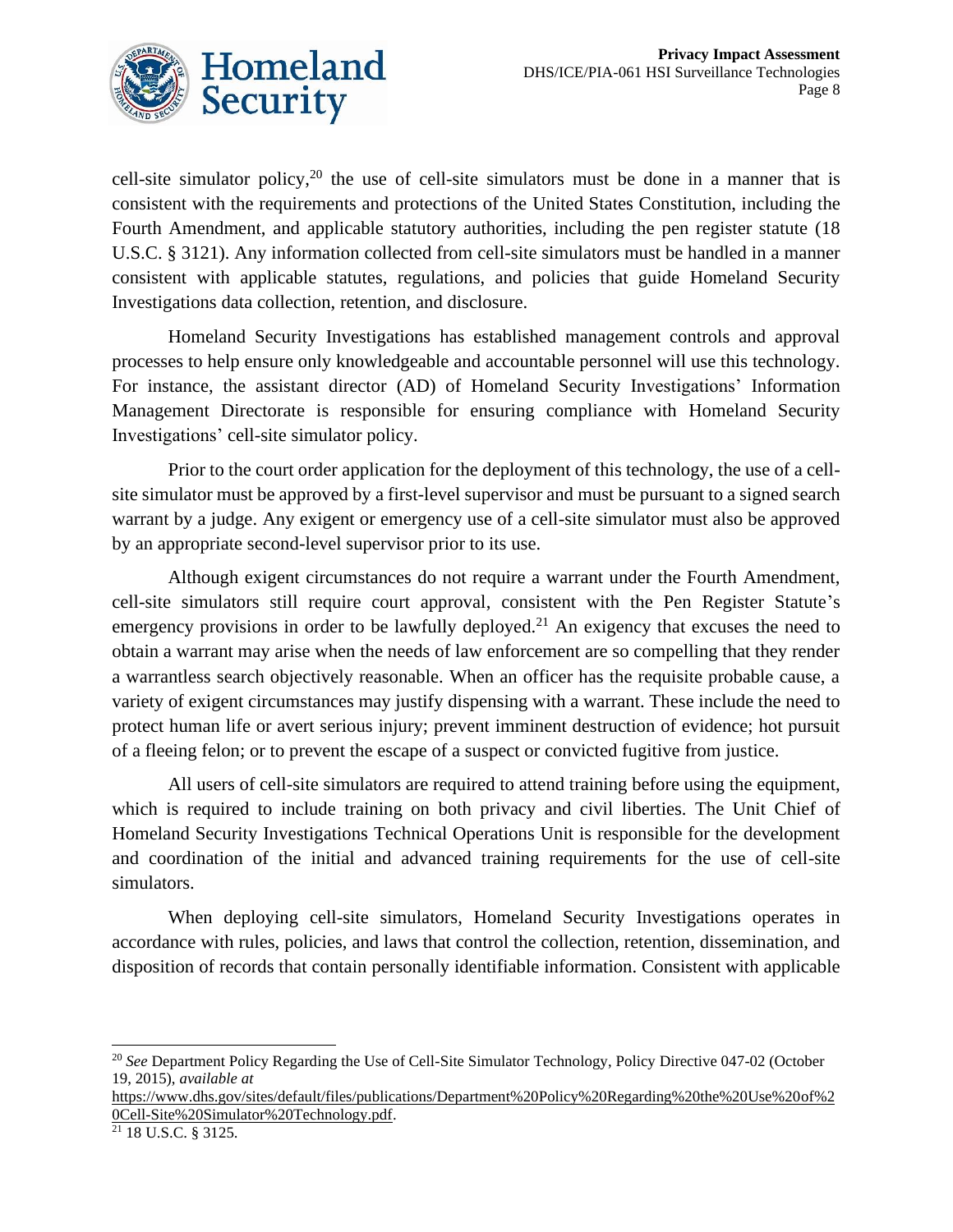

laws and requirements, including any duty to preserve exculpatory or impeaching evidence, $2<sup>2</sup>$ Homeland Security Investigations' cell-site simulator practices include the following:

- 1) Immediately following the completion of a mission, an operator of a cell-site simulator must delete all data; 23
- 2) When the equipment is used to locate a target,  $24$  data must be deleted as soon as the target is located;
- 3) When the equipment is used to identify a target,  $2<sup>5</sup>$  data must be deleted as soon as the target is identified, and no less frequently than once every 30 days;
- 4) Prior to deploying equipment for another mission, the operator must verify that the equipment has been cleared of any previous operational data.

After completing a mission, an operator of a cell-site simulator will document whether any useful information was obtained and, if so, a description of the information in a Report of Investigation. The Report of Investigation will be stored in the appropriate investigative case file in the Investigative Case Management system<sup>26</sup> and retained in accordance with the applicable records retention schedule.

## **III. Non-Consensual Video Surveillance Not Requiring a Warrant**

Placement of a surveillance camera (without audio) in a public place (i.e., a location where an individual does not have a reasonable expectation of privacy) is an investigative activity that does not require a warrant so long as the camera is placed with any required permissions of the property owner. A "public place" is an area where the public has unrestricted access and where no person has a reasonable expectation of privacy.<sup>27</sup> Public places can include public streets, public parking lots, and hallways of a building open to the public. However, depending on a number of factors, a search warrant may be required to operate a camera that monitors an area where an individual has a reasonable expectation of privacy. If it is determined that a search warrant is

 $^{22}$  It is not likely, given the limited type of data cell-site simulators collect (as discussed above), that exculpatory evidence would be obtained by a cell-site simulator in the course of criminal law enforcement investigations. As in other circumstances, however, to the extent that investigators know or have reason to believe that information is exculpatory or impeaching, they have a duty to memorialize that information.

<sup>&</sup>lt;sup>23</sup> A typical mission may last anywhere from less than one day up to several days.

<sup>&</sup>lt;sup>24</sup> Locating a target means identifying the specific location of one device. Cell-site simulators provide only the relative signal strength and general radius of the subject cellular device, and do not obtain or download any location information from the device or its applications, so they do not function as a Global Positioning Satellites locator. <sup>25</sup> Identifying a target means determining a single device from many devices.

<sup>26</sup> *See* U.S. DEPARTMENT OF HOMELAND SECURITY, U.S. IMMIGRATION AND CUSTOMS ENFORCEMENT, PRIVACY IMPACT ASSESSMENT FOR THE INVESTIGATIVE CASE MANAGEMENT (ICM), DHS/ICE/PIA-044, *available at* [https://www.dhs.gov/privacy-documents-ice.](https://www.dhs.gov/privacy-documents-ice)

 $^{27}$  Homeland Security Investigations-HB 14-04, paragraph 13.1.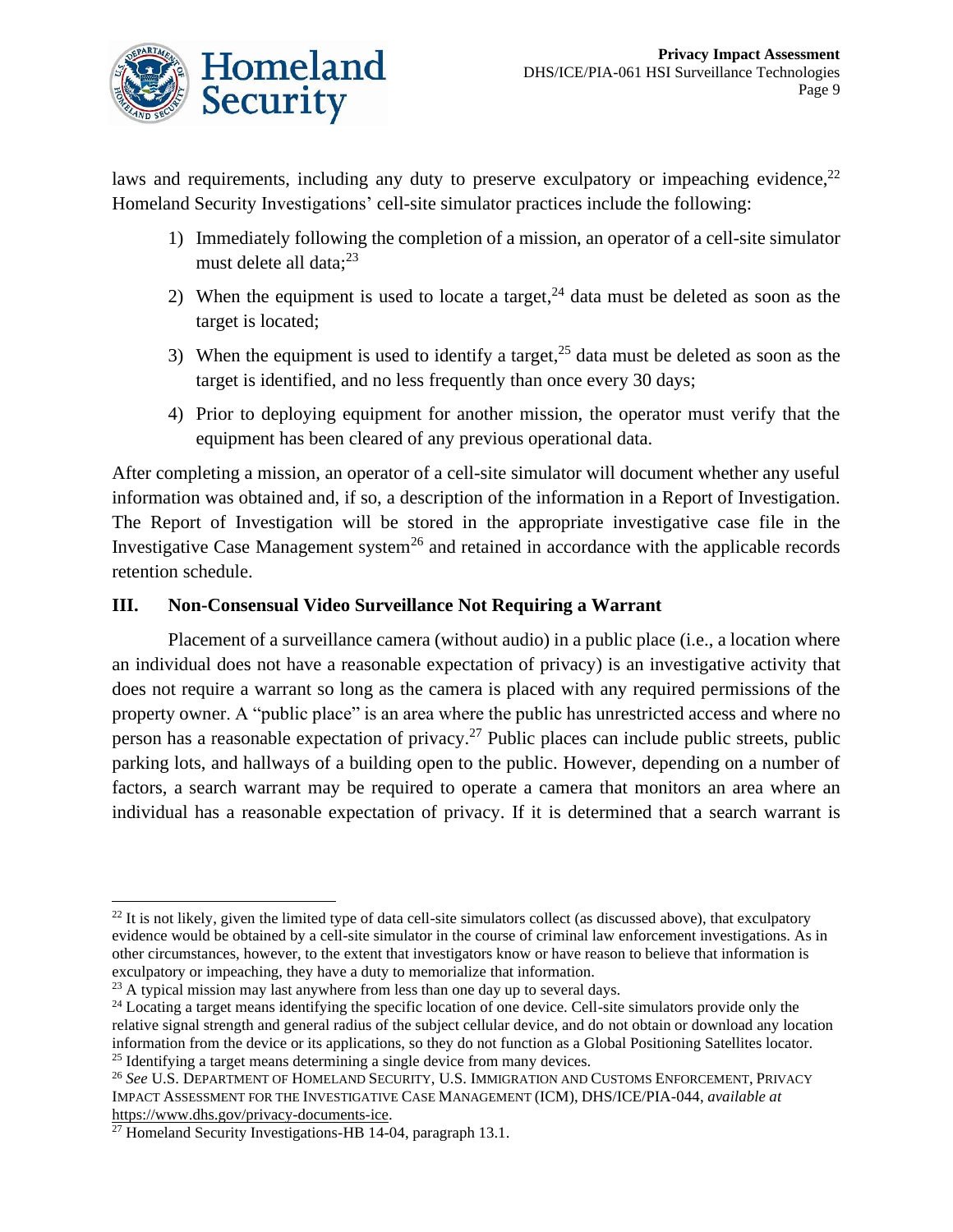

required, it must be obtained in coordination with the U.S. Attorney's Office and approved by the Department of Justice.<sup>28</sup>

Consensual video surveillance may be conducted in a warrantless manner even though one party to the conversation may have a reasonable expectation of privacy. If video and audio will be recorded, special agents are required to comply with agency procedures and federal law. If the consenting party leaves the area under surveillance, continued video or audio monitoring will no longer be deemed consensual and any monitoring must be discontinued until a consenting party returns. 29

Where there is video recording only (no audio) in public places with no reasonable expectation of privacy, no supervisory approval is required. Additionally, authorization is not required for consensual video surveillance without audio interception where the person has no reasonable expectation of privacy. However, if video surveillance is used in conjunction with audio surveillance, a request for video must be included with the application for audio surveillance.

However, to be deemed constitutional, a video search warrant with the Title III requirements, including probable cause and minimization, must be present when the individual has a reasonable expectation of privacy. All video surveillance with audio must follow the authorization procedures in the Homeland Security Investigations Handbook.

#### *Small Unmanned Aircraft Systems*

Small Unmanned Aircraft Systems technology (commonly referred to as "small drones") offers law enforcement an efficient way to protect and serve the public while promoting officer safety. Small Unmanned Aircraft Systems may be used in a variety of Homeland Security Investigations law enforcement missions (e.g., serving high risk warrants, force protection during undercover meetings with criminal suspects, pre-operation evaluation) and other situational awareness support (e.g., disaster response, search and rescue).

The Federal Aviation Administration (FAA), which regulates the use of small Unmanned Aircraft Systems, defines a small unmanned aircraft (UA) as one weighing less than 55 pounds on takeoff, including everything that is onboard or otherwise attached to the aircraft, and can be operated without the possibility of direct human intervention from within or on the aircraft.<sup>30</sup> An small Unmanned Aircraft Systems refers to the unmanned aircraft and its associated elements (including communication links and the components that control the small unmanned aircraft) that are required for the safe and efficient operation of the small Unmanned Aircraft Systems in the

<sup>&</sup>lt;sup>28</sup> For those instances where a reasonable expectation of privacy might apply, Agents and Technical Enforcement Officers are to consult with their United States Attorney's Office (USAO) and the Immigration and Customs Enforcement Office of the Principal Legal Advisor (OPLA).

 $29$  After the consenting individual leaves the area, any additional video/audio recorded will be purged. <sup>30</sup> 14 C.F.R. § 107.3, *available at* [https://www.govinfo.gov/content/pkg/CFR-2002-title14-vol2/xml/CFR-2002](https://www.govinfo.gov/content/pkg/CFR-2002-title14-vol2/xml/CFR-2002-title14-vol2-sec107-3.xml) [title14-vol2-sec107-3.xml.](https://www.govinfo.gov/content/pkg/CFR-2002-title14-vol2/xml/CFR-2002-title14-vol2-sec107-3.xml)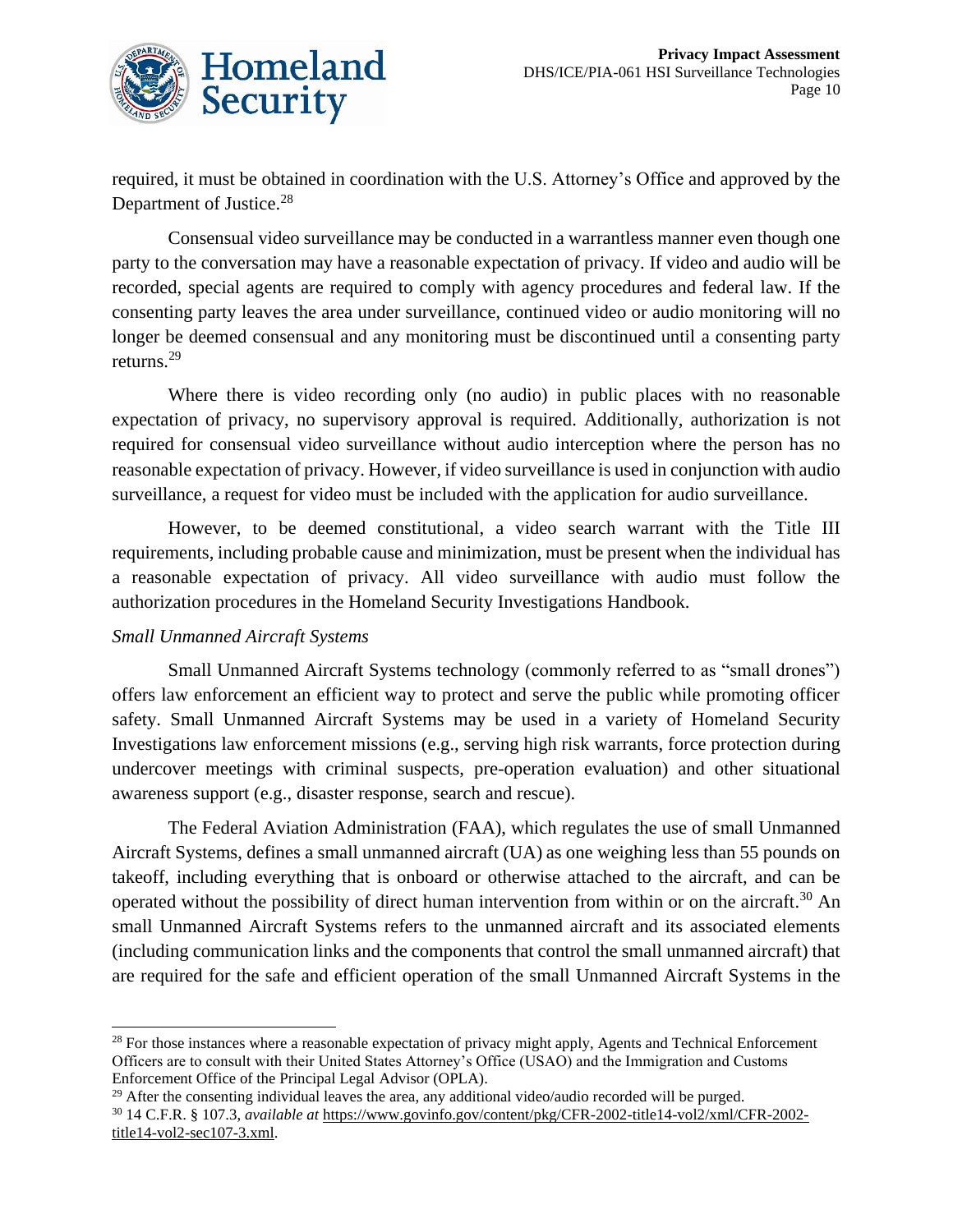

National Airspace System (NAS).<sup>31</sup>

Homeland Security Investigations will operate its small Unmanned Aircraft Systems under the same Federal Aviation Administration regulations applicable to commercial and recreational small Unmanned Aircraft Systems users.<sup>32</sup> Furthermore, operation of an small Unmanned Aircraft Systems and collection of video recordings shall be solely for official purposes in compliance with Homeland Security Investigations Directive 19-01 and shall not be used in any manner that would violate the First Amendment or target a person based on his or her race, color, religion, sex, sexual orientation, gender identity, or national origin.<sup>33</sup>

The Remote Pilot in Command (RPIC) may record video and images during the flight from a camera mounted on the small Unmanned Aircraft Systems. At the conclusion of an unmanned aircraft flight where images or video recordings were collected, the Remote Pilot in Command will either delete the material collected, subject to the criteria listed below, or safely secure the information as soon as practical, in either case no later than three business days following the flight. Incidental collection of video recordings or images will be minimized by requiring the deletion of all collected video or images within 30 days, unless: 1) the collected material contains evidence of a crime; 2) the material was collected during an operation that focused on a particular subject of investigation, even if no crime is recorded, to preserve it as exculpatory evidence; 3) the collection was ordered by the court; or 4) the material was collected during a training flight and such images or videos contain individuals who participated in the training knowing that their still or video image might be captured. Immigration and Customs Enforcement small Unmanned Aircraft Systems will only record video (no audio).<sup>34</sup>

## *License Plate Readers and Commercial License Plate Reader Data Services*

A license plate reader (LPR) is a type of Automated Video Surveillance (AVS) technology that extracts text from images using Optical Character Recognition (OCR) technology. License plate readers automate a normally manual, labor-intensive process, which improves efficiencies for Immigration and Customs Enforcement criminal law enforcement agents.

An license plate reader system consists of a high-speed camera, or cameras, and related equipment, mounted on vehicles or in fixed locations (e.g., bridges, toll roads, parking garages) that automatically and without direct human control locates, focuses on, and photographs license plates and vehicles that come within the range and angle of vision of the device. The system then automatically converts the digital photographic images of license plates and associated data into a

<sup>31</sup> *Id.*

<sup>32</sup> *Id. See also* Federal Aviation Administration, Advisory Circular, *Small Unmanned Aircraft Systems (AC No. 107- 2),* June 21, 2016, *available at* [https://www.faa.gov/documentLibrary/media/Advisory\\_Circular/AC\\_107-2.pdf.](https://www.faa.gov/documentLibrary/media/Advisory_Circular/AC_107-2.pdf)

<sup>&</sup>lt;sup>33</sup> U.S. Immigration and Customs Enforcement Homeland Security Investigations, Homeland Security Investigations *Directive 19-01: Use of Small Unmanned Aircraft Systems*, April 3, 2019.

<sup>&</sup>lt;sup>34</sup> *Id.* at 5.5. The Remote Pilot in Command is an Homeland Security Investigations law enforcement officer who possesses a current Federal Aviation Administration Part 107 license and is determined to be qualified by a Senior Pilot based on meeting all the regulatory and statutory requirements to assume operational control of a mission.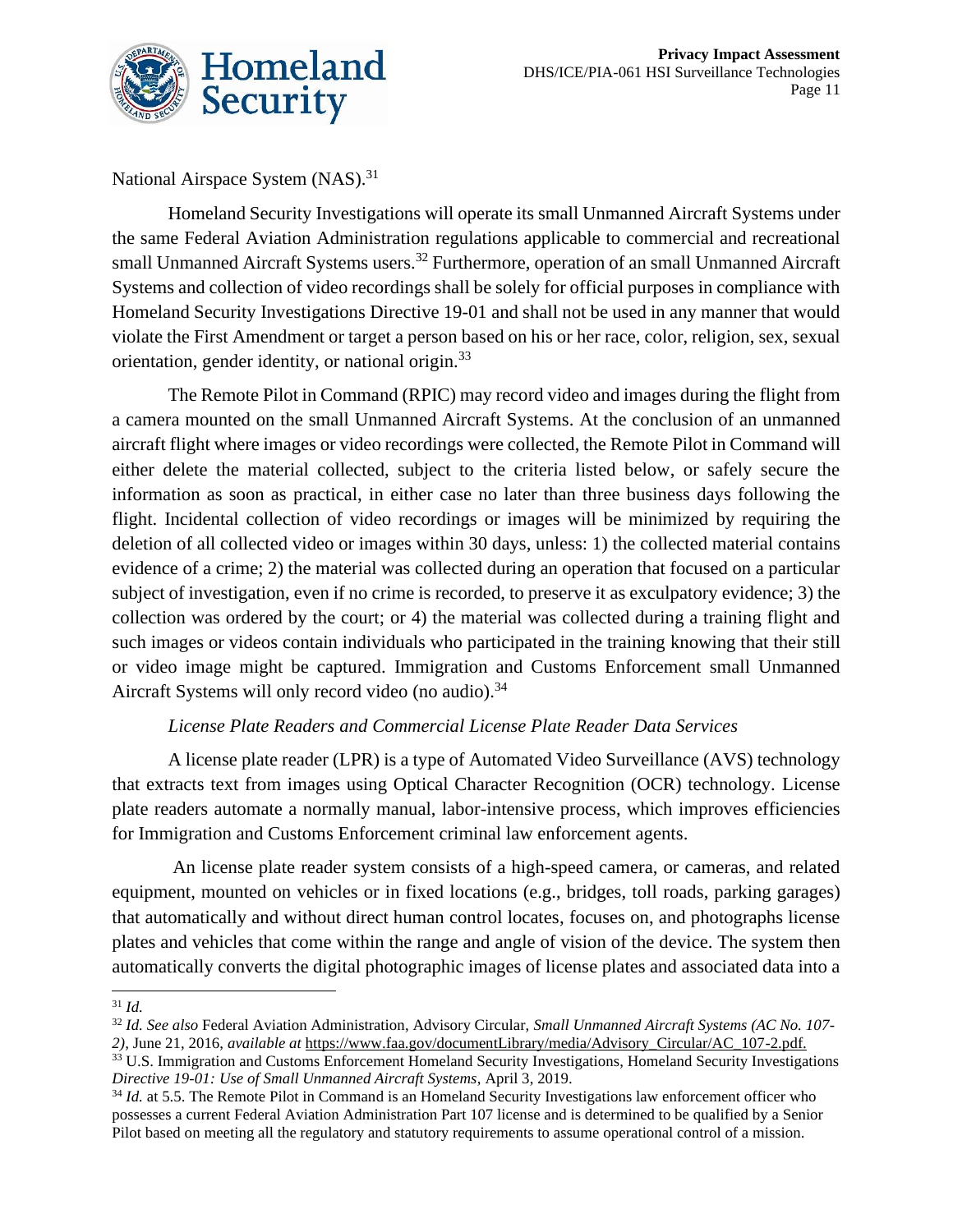

computer-readable format. This computer-readable format, also known as "a read," contains some or all of the following information: (1) license plate number; (2) digital image of the license plate as well as the vehicle's make and model; (3) state of registration; (4) camera identification (i.e., camera owner and type); (5) Global Positioning Satellites coordinates or other location information recorded at the time the information was captured; and (6) date and time of observation.

Homeland Security Investigations' use of license plate readers and data from commercial license plate reader data services support Homeland Security Investigations' criminal investigation mission.<sup>35</sup> Significantly, the use of license plate reader technology is vehicle-centric, as it focuses on a given vehicle of interest to the investigation. This could be a vehicle known to be owned or operated by a target, or a vehicle believed to be smuggling contraband. Typically, agents will be able to add license plates of interest to a criminal investigation to an "alert list" within the license plate reader system used by its partner(s). Homeland Security Investigations personnel upload alert lists, which are not made available to the law enforcement partners that own the databases. When the image of a license plate on an alert list is captured by a camera linked to the database, the agent with whose investigation that license plate is associated receives an automated email notification. The notification typically provides an image of the license plate number, computer-generated text of the information the software has read from the license plate, and the Global Positioning Satellites coordinates for the location where the license plate was photographed. The purpose of these notifications is to provide agents with real-time location information so that they may take action, if appropriate. Agents may upload the images and/or copies of the notifications into the Investigative Case Management system as case documents and link them to subject records. They may also describe this information and any related actions in arrest reports, other incident reports, or Reports of Investigation.

Immigration and Customs Enforcement also may obtain location data via arrangements with other law enforcement agencies or task forces that collect and use license plate reader technology, such as from U.S. Customs and Border Protection's license plate reader cameras at ports of entry or through established partnerships with federal, state, and local law enforcement agencies (e.g., High Intensity Drug Trafficking Area task forces). Immigration and Customs Enforcement enters into these partnerships pursuant to terms detailed in Memoranda of Agreement and agents who have access to this information are required to comply with the U.S. Department of Homeland Security and Immigration and Customs Enforcement Rules of Behavior covering access to and appropriate use of sensitive data.<sup>36</sup> Among other requirements, the Immigration and Customs Enforcement Rules of Behavior include limitations on the use of the data (i.e., only for authorized law enforcement purposes), strict criteria for creating alerts, a prohibition on *ad hoc* 

<sup>35</sup> *See* U.S. DEPARTMENT OF HOMELAND SECURITY, U.S IMMIGRATION AND CUSTOMS ENFORCEMENT, PRIVACY IMPACT ASSESSMENT FOR THE ACQUISITION AND USE OF LICENSE PLATE READER (LPR), DHS/ICE/PIA-039, *available* a[t https://www.dhs.gov/privacy-documents-ice.](https://www.dhs.gov/privacy-documents-ice)

<sup>36</sup>DHS 4300A, Sensitive Systems Handbook, Attachment G, Rules of Behavior (Aug. 5, 2014), *available at* <https://www.dhs.gov/publication/dhs-4300a-handbook-attachment-g-rules-behavior>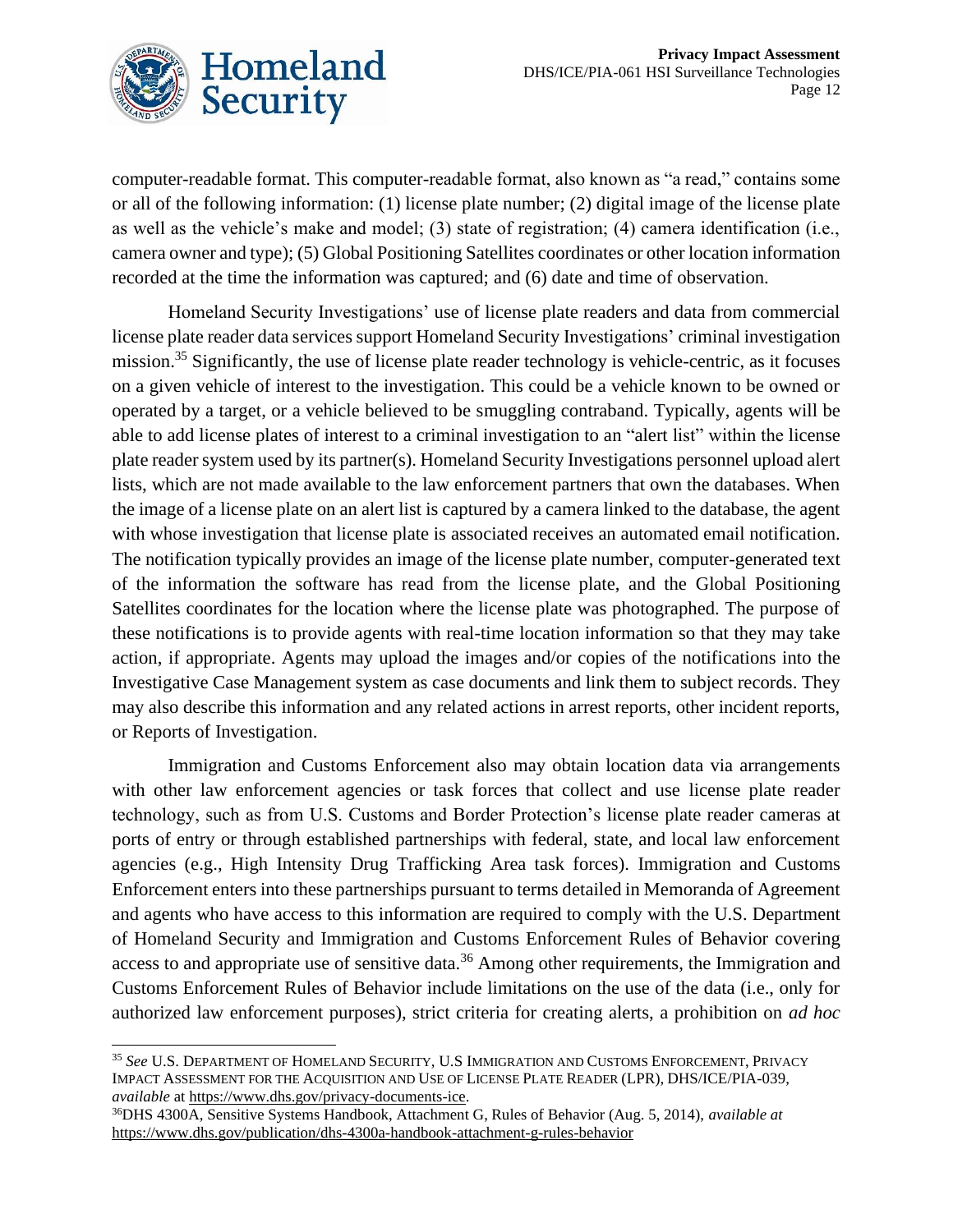

and historical queries, specified timeframes for refreshing alerts, and a requirement to manually verify the accuracy of data contained within notifications.<sup>37</sup>

License plate reader data can help resolve cases that might otherwise be closed for lack of viable leads, enhance both officer and public safety by enabling enforcement actions to occur in locations that minimize the inherent dangers associated with these encounters, and reduce the hours required to conduct in-person physical surveillance. Consequently, Immigration and Customs Enforcement has procured a third-party vendor for Homeland Security Investigations personnel with authorized access to query commercial license plate reader data. The license plate reader data assists Immigration and Customs Enforcement in developing and validating criminal and administrative law enforcement leads based on the location of vehicles that are associated with Immigration and Customs Enforcement criminal and administrative investigations.<sup>38</sup>

Immigration and Customs Enforcement does not take any enforcement action against an individual based solely on the results of a query. Rather, Immigration and Customs Enforcement uses information from the license plate reader database to develop and corroborate other investigative information, including information from government systems. The vendor's commercial license plate reader database stores vehicle license plate numbers that are recorded from cameras equipped with license plate reader technology. The commercial database receives data from a variety of governmental and private sources, including:

- Toll road cameras:
- Parking lot cameras;
- Vehicle repossession companies; and
- Law enforcement agencies. $39$

The vendor compiles license plate reader records from at least 25 states and 24 of the top 30 most populous metropolitan statistical areas<sup>40</sup> within the United States, to the extent that collection of license plate reader data is authorized by law in those jurisdictions. Immigration and Customs

<sup>37</sup> *See* U.S. DEPARTMENT OF HOMELAND SECURITY, U.S. IMMIGRATION AND CUSTOMS ENFORCEMENT, PRIVACY IMPACT ASSESSMENT FOR THE ACQUISITION AND USE OF LICENSE PLATE READER (LPR), DHS/ICE/PIA-039, *available at* [https://www.dhs.gov/privacy-documents-ice.](https://www.dhs.gov/privacy-documents-ice)

<sup>&</sup>lt;sup>38</sup> The principles and practices Immigration and Customs Enforcement adheres to when accessing and using license plate reader data are described in agency guidance, "Privacy Guidance: Agency Access to and Use of License Plate Reader Data and Technology", issued December 2017, from the Immigration and Customs Enforcement Office of Information Governance & Privacy.

<sup>39</sup> For a discussion of the information that the license plate reader database stores, *See* U.S. DEPARTMENT OF HOMELAND SECURITY, U.S. IMMIGRATION AND CUSTOMS ENFORCEMENT, PRIVACY IMPACT ASSESSMENT FOR THE ACQUISITION AND USE OF LICENSE PLATE READER (LPR), DHS/ICE/PIA-039, *available at* 

[https://www.dhs.gov/privacy-documents-ice.](https://www.dhs.gov/privacy-documents-ice) ICE will update this Privacy Impact Assessment as query requirements change.

<sup>&</sup>lt;sup>40</sup> A metropolitan statistical area is defined in the contract as: "a geographical region with a relatively high population density at its core and close economic ties throughout the area as defined by the Office of Management and Budget (OMB) and used by the Census Bureau and other federal government agencies for statistical purposes."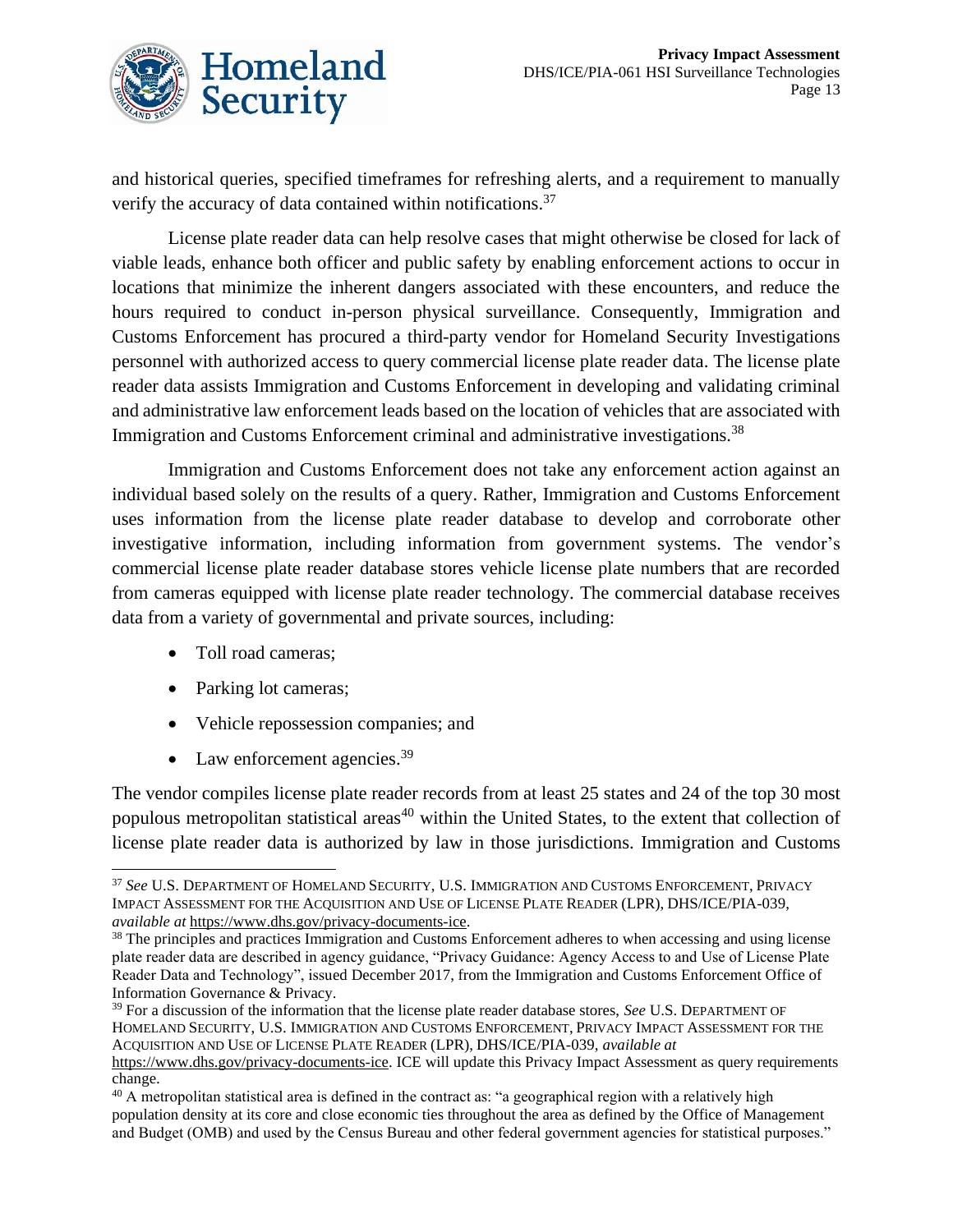

Enforcement does not contribute data to the commercial license plate reader database. Further, the terms of the contract do not permit the commercial license plate reader vendor to use any of Immigration and Customs Enforcement's query data, including photographs, for its own purposes or share information from Immigration and Customs Enforcement queries with other customers, business parties, or any other individual or entity without express permission from Immigration and Customs Enforcement. 41

Other license plate reader functionality that is available to select authorized Homeland Security Investigations personnel include:

- Geographic query conducting a query within a specified geographic area during a specified time period;
- Partial license plate query conducting a query using a partial license plate when the full license plate character sequence is inaccessible or unclear; and
- Mobile plate scan feature using a phone's camera to scan license plates in a continuous automatic manner, rather than "snapping" license plate photo images one at a time.

These functionalities produce data-driven, real-time, actionable intelligence and allow Immigration and Customs Enforcement to more efficiently apprehend offenders, prevent and solve crimes, improve both public and officer safety, and increase situational awareness.

## *Video Surveillance Technology*

The Homeland Security Investigations Covert Video Surveillance (CVS) section provides video surveillance solutions to include both covert and overt devices as well as large scale video management systems. A variety of data transmission methods are used in support of the Homeland Security Investigations video surveillance systems including cellular data, terrestrial Internet Protocol (IP) connections,  $42$  and digital microwave  $43$  systems; all of which use encryption to secure the data while in transit.

The Video Evidence Collection System (VECS) is a series of interconnected video collections sites installed at Homeland Security Investigations locations around the country. The Video Evidence Collection System is used to operate cameras, collect video evidence during criminal investigations, and distribute video evidence to investigators and prosecuting attorneys in the prosecution of criminal violations. The Video Evidence Collection System is scheduled to be

<sup>41</sup> *See* U.S. DEPARTMENT OF HOMELAND SECURITY, U.S. IMMIGRATION AND CUSTOMS ENFORCEMENT, PRIVACY IMPACT ASSESSMENT FOR THE ACQUISITION AND USE OF LICENSE PLATE READER (LPR), DHS/ICE/PIA-039, *available at* [https://www.dhs.gov/privacy-documents-ice.](https://www.dhs.gov/privacy-documents-ice)

 $42$  Terrestrial IP connections use cable or wire for the communications link, typically used for home or business connectivity.

 $43$  Digital microwave is a specific type of radio frequency communications (audio/video) link, which is an efficient way of transmitting data and employing encryption.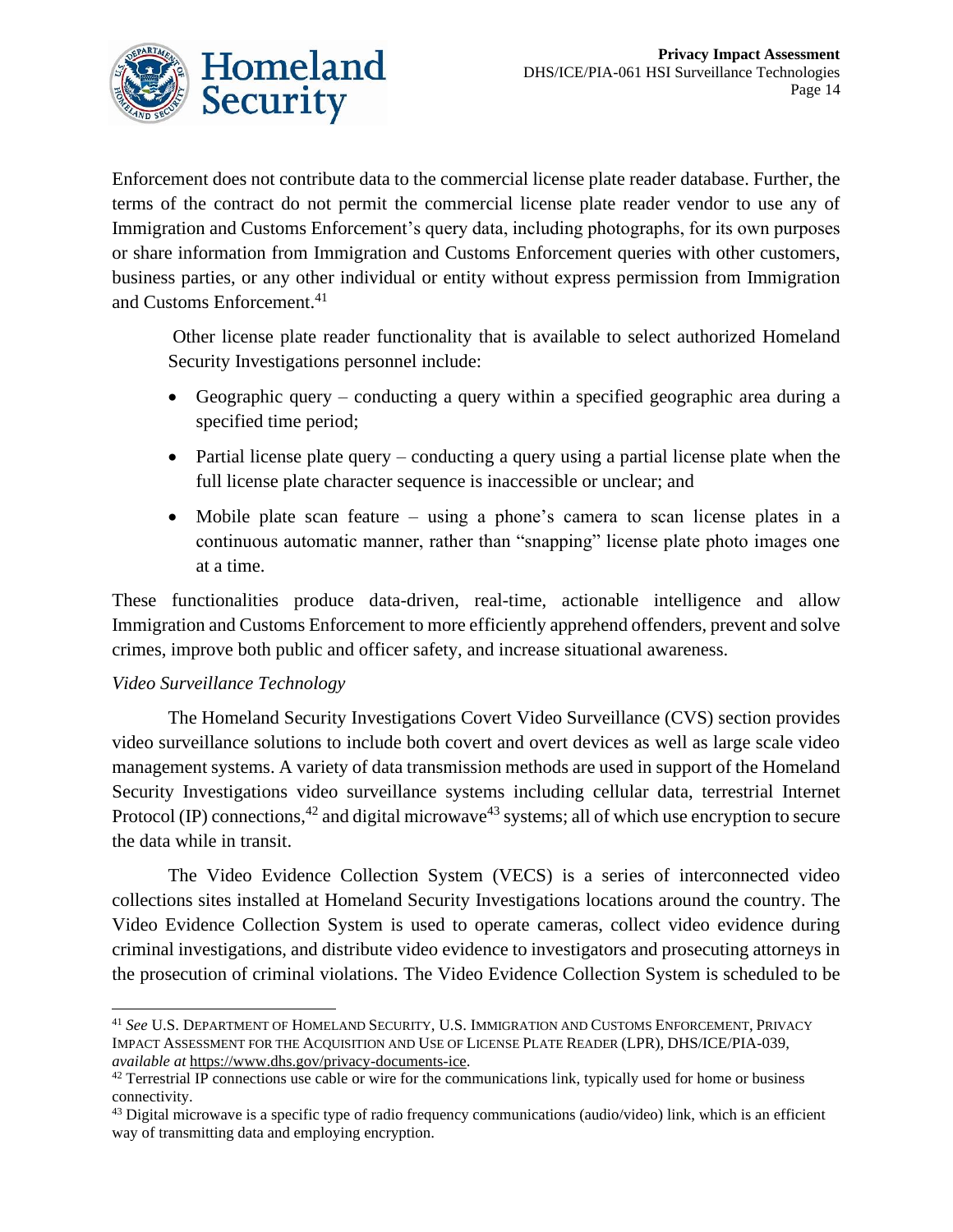

deployed at 46 Homeland Security Investigations office locations to ensure that collected evidence remains in the appropriate chain of custody/judicial district. The Video Evidence Collection System collects video from covert surveillance solutions, which transmit video to the Video Evidence Collection System sites for processing, storage, and maintenance. The Video Evidence Collection System allows authorized users to view both live and recorded video throughout the course of the investigation. The connection from the collection device to the server, as well as the link from the server to the end-user viewing the collected video, use advanced network security hardware and software to maintain government IT security compliance with full auditing capabilities.

In the course of an investigation, authorized system administrators may grant Task Force Officers (i.e., national, state, and local law enforcement officers), and prosecuting attorneys, credentials to access the system via a secure web portal. All users' access, regardless of employment type, is restricted to cases (live or archived) to which they have a valid need-to-know. The system enforces these restrictions by requiring the administrator to specifically assign users to any case they need to access while newly created cases are only visible to the administrator who created them.

Because the captured video is used as evidence, the retention period for the entire recording, or only portions of it, varies by judicial district. However, video is generally only stored within the Video Evidence Collection System for the duration of an investigation. Once the investigation is complete, the data is either moved off the Video Evidence Collection System and stored as digital evidence or purged if there is no evidentiary value.

# **Fair Information Practice Principles (FIPPs)**

The Privacy Act of 1974<sup>44</sup> articulates concepts of how the federal government should treat individuals and their information, and imposes duties upon Federal agencies regarding the collection, use, dissemination, and maintenance of personally identifiable information. The Homeland Security Act of 2002 Section 222(2) states that the Chief Privacy Officer shall assure that information is handled in full compliance with the fair information practices as set out in the Privacy Act of 1974.<sup>45</sup>

In response to this obligation, the U.S. Department of Homeland Security Privacy Office developed a set of Fair Information Practice Principles (FIPPs) from the underlying concepts of the Privacy Act to encompass the full breadth and diversity of the information and interactions of U.S. Department of Homeland Security. <sup>46</sup> The Fair Information Practice Principles account for the

<sup>44</sup> 5 U.S.C. § 552a.

<sup>45</sup> 6 U.S.C. § 142(a)(2).

<sup>46</sup> Privacy Policy Guidance Memorandum 2008-01/Privacy Policy Directive 140-06, "The Fair Information Practice Principles: Framework for Privacy Policy at the Department of Homeland Security," *available at* [https://www.dhs.gov/privacy-policy-guidance.](https://www.dhs.gov/privacy-policy-guidance)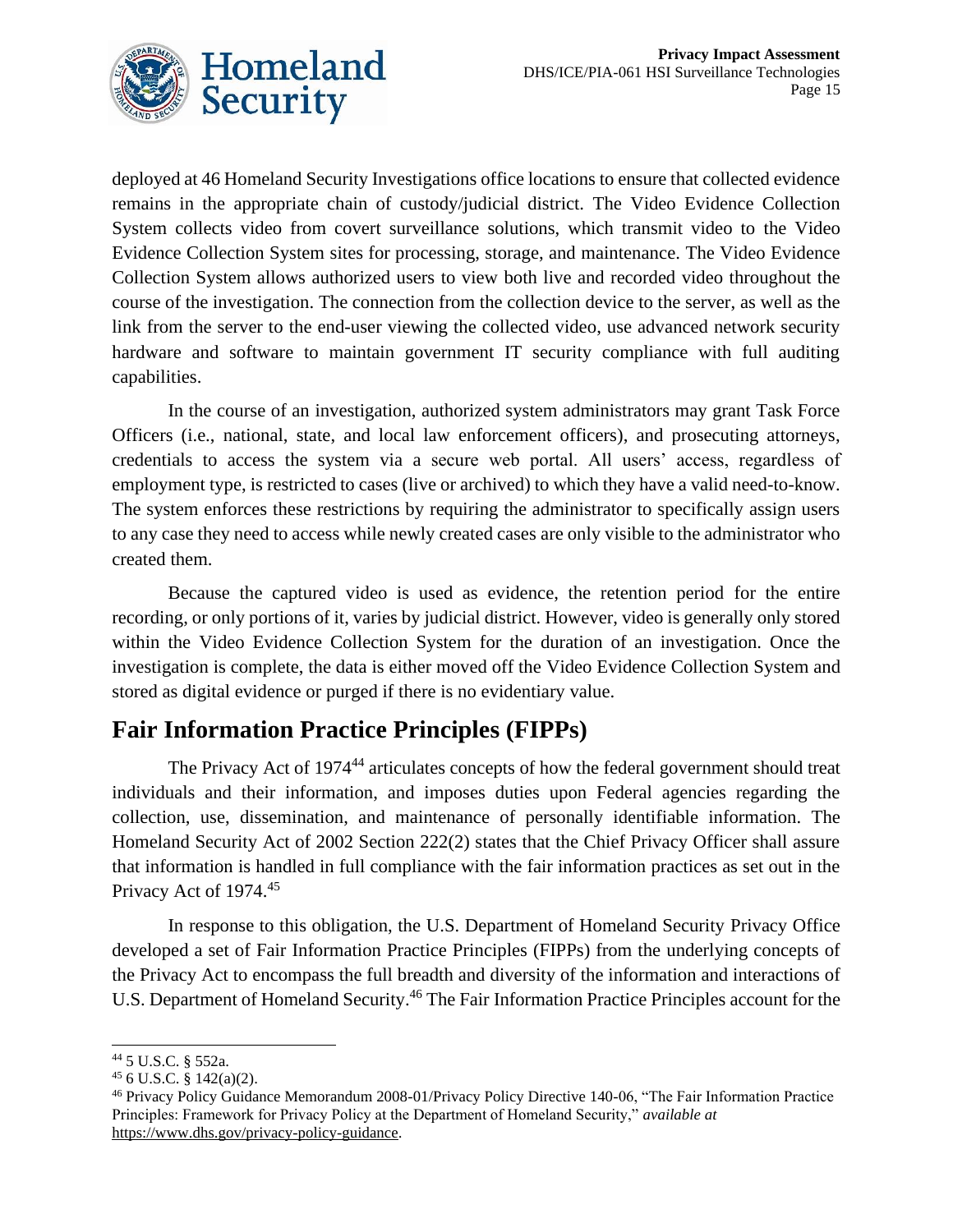

nature and purpose of the information being collected in relation to U.S. Department of Homeland Security's mission to preserve, protect, and secure.

DHS conducts Privacy Impact Assessments on both programs and information technology systems, pursuant to the E-Government Act of 2002 Section 208<sup>47</sup> and the Homeland Security Act of 2002 Section 222.<sup>48</sup> As part of its law enforcement operations, Immigration and Customs Enforcement uses surveillance technologies to conduct criminal investigations. As such, this Privacy Impact Assessment examines the collection of personally identifiable information by surveillance technologies within the construct of the Fair Information Practice Principles.

## **1. Principle of Transparency**

*Principle: U.S. Department of Homeland Security should be transparent and provide notice to the individual regarding its collection, use, dissemination, and maintenance of personally identifiable information. Technologies or systems using personally identifiable information must be described in a SORN and PIA, as appropriate.* 

Criminal law enforcement is always careful in disclosing technical aspects of investigative techniques and technology, which may weaken the effectiveness of sophisticated equipment and seriously jeopardize the safety of law enforcement personnel. Immigration and Customs Enforcement's published Privacy Impact Assessments and System of Record Notices (SORN) provide significant public documentation of the systems that collect, use, maintain, and disseminate personally identifiable information captured from surveillance technology.<sup>49</sup> The use of surveillance technology in criminal investigations is tightly governed by law, policy, and regulation. As discussed, a warrant is required when the target(s) of the electronic interception has a reasonable expectation of privacy and has not otherwise consented to such surveillance (e.g., home, tracking location of a car). In situations when a target has no expectation of privacy, such as a public square, or where there is a consensual interception, Homeland Security Investigations policies and procedures constrain the prior approval, supervision, and limited duration of the operation.

<sup>47</sup> 44 U.S.C. § 3501 note.

<sup>48</sup> 6 U.S.C. § 142.

<sup>49</sup> *See* U.S. DEPARTMENT OF HOMELAND SECURITY, U.S. IMMIGRATION AND CUSTOMS ENFORCEMENT, PRIVACY IMPACT ASSESSMENT FOR THE ACQUISITION AND USE OF LICENSE PLATE READER (LPR), DHS/ICE/PIA-039; U.S. DEPARTMENT OF HOMELAND SECURITY, U.S. IMMIGRATION AND CUSTOMS ENFORCEMENT, PRIVACY IMPACT ASSESSMENT FOR THE ELECTRONIC SURVEILLANCE SYSTEM (ELSUR), DHS/ICE/PIA-024; U.S. DEPARTMENT OF HOMELAND SECURITY, U.S. IMMIGRATION AND CUSTOMS ENFORCEMENT, PRIVACY IMPACT ASSESSMENT FOR THE INVESTIGATIVE CASE MANAGEMENT (ICM), DHS/ICE/PIA-044; U.S. DEPARTMENT OF HOMELAND SECURITY, U.S. IMMIGRATION AND CUSTOMS ENFORCEMENT, PRIVACY IMPACT ASSESSMENT FOR THE SECURITY MANAGEMENT CCTV SYSTEM, DHS/ICE/PIA-030, *available at* [https://www.dhs.gov/privacy-documents-ice.](https://www.dhs.gov/privacy-documents-ice) *See* DHS/ICE-009 External Investigations, 75 FR 404 (January 5, 2010); DHS/ICE-011 Criminal Arrest Records and Immigration Enforcement Records (CARIER) 81 FR 72080 (October 19, 2016), *available at* [https://www.dhs.gov/system](https://www.dhs.gov/system-records-notices-sorns)[records-notices-sorns.](https://www.dhs.gov/system-records-notices-sorns)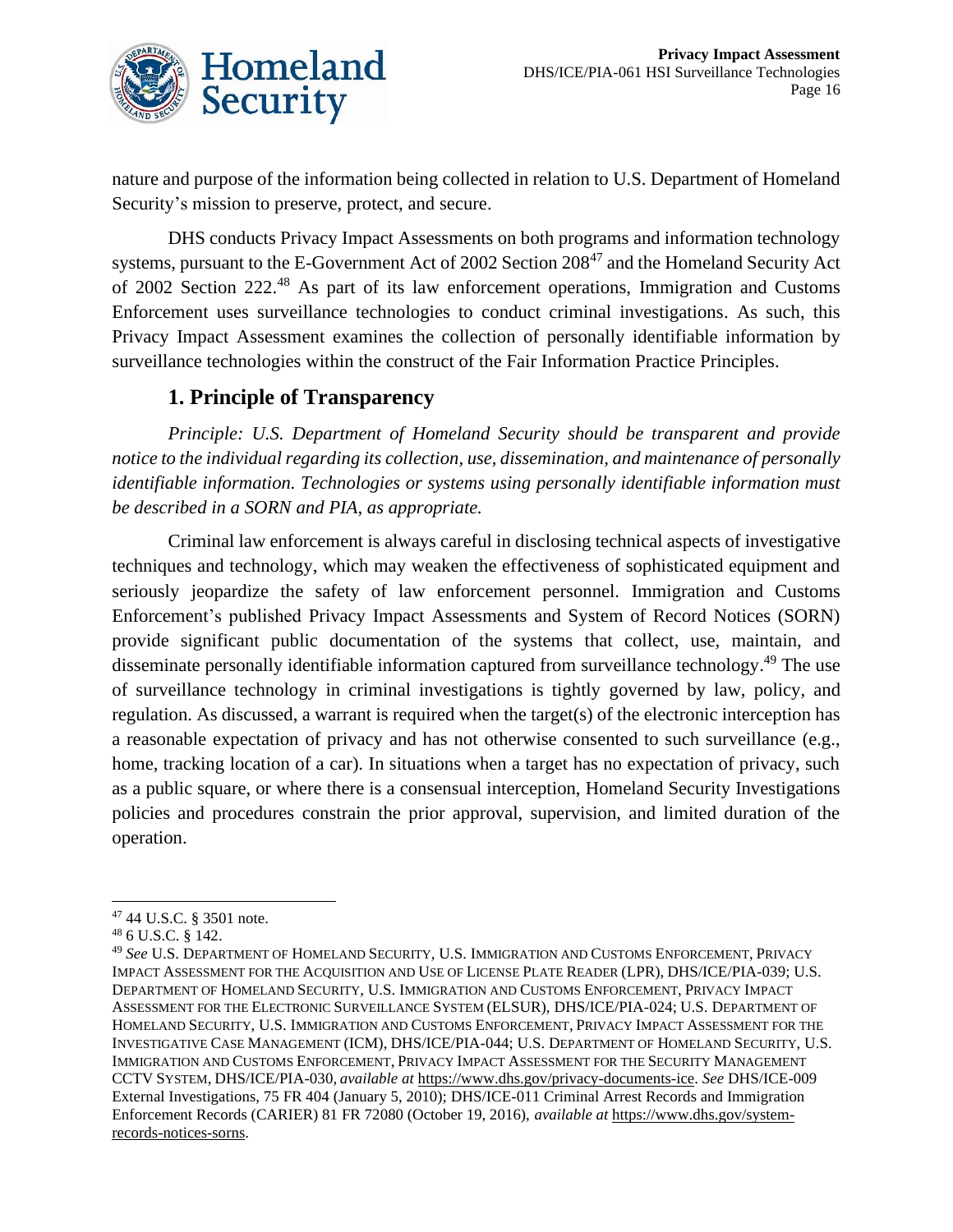

**Privacy Risk:** There is a risk that a member of the public will not know that Immigration and Customs Enforcement is collecting audio, photos, videos, or other information through surveillance technology.

**Mitigation:** This risk is partially mitigated through the publication of this Privacy Impact Assessment, which provides notice of Immigration and Customs Enforcement's surveillance technologies. Immigration and Customs Enforcement is a law enforcement agency and its surveillance technologies are used in furtherance of a criminal investigation or arrest. More explicit prior notice could reveal U.S. Department of Homeland Security' investigative interest in a subject, who might then attempt to impede an ongoing investigation by tampering with witnesses, evidence, or take steps to avoid detection and/or apprehension.

# **2. Principle of Individual Participation**

*Principle: U.S. Department of Homeland Security should involve the individual in the process of using personally identifiable information. U.S. Department of Homeland Security should, to the extent practical, seek individual consent for the collection, use, dissemination, and maintenance of personally identifiable information and should provide mechanisms for appropriate access, correction, and redress regarding U.S. Department of Homeland Security's use of personally identifiable information.*

In light of Immigration and Customs Enforcement's criminal law enforcement and national security missions, a traditional approach to individual participation (e.g., verbal or written consent) is not always practical or possible. Surveillance technologies are valuable tools in conducting or supporting Immigration and Customs Enforcement's criminal investigations. Allowing an individual to consent to the collection, use, dissemination, and maintenance of video, images, intercepts, and other data would compromise operations and would interfere with the U.S. government's ability to protect public safety and national security. Nevertheless, in a limited manner, verbal or written consent is required by a cooperating individual prior to equipping that individual with a body wire, for example, for the purpose of gathering evidence in the course of a criminal investigation.

Individuals do not have the opportunity to restrict Immigration and Customs Enforcement's ability to collect information in public places. Any information associated with an individual becomes part of the case file that is created as part of a law enforcement investigation or encounter. Providing individuals of interest access to information about them during a pending law enforcement investigation may alert them or otherwise compromise the investigation. Consequently, there is no immediate mechanism for correction or redress for the data captured by surveillance technology. Once the data is associated with an individual's case file, the individual must follow procedures outlined in the corresponding privacy documents (Privacy Impact Assessment or System of Record Notice) in order to request access to, or amendment of records maintained on them in a U.S. Department of Homeland Security or Immigration and Customs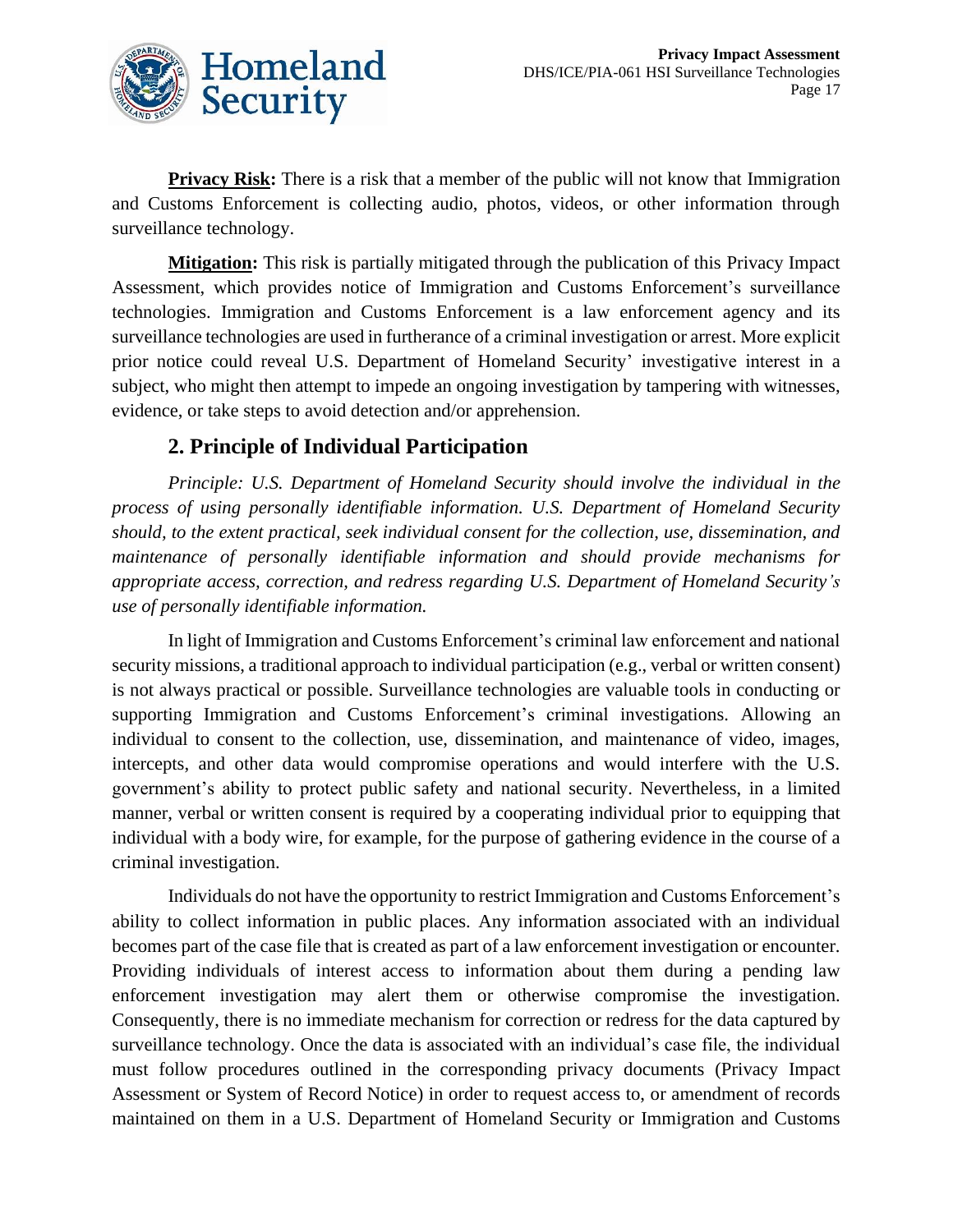

Enforcement system of records. While individuals cannot participate in the initial collection of this information, they may contest or seek redress through any resulting proceedings brought against them.

The right to request amendment of records under the Privacy Act of 1974 (5 U.S.C. § 552a) is limited to U.S. citizens and Lawful Permanent Residents. Individuals not covered by the Privacy Act or the Judicial Redress  $Act^{50}$  may request access to their records by filing a Freedom of Information Act (FOIA) request.

DHS Privacy Policy makes clear that there is an obligation as a data steward, separate and apart from the Privacy Act, to maintain accurate, relevant, timely, and complete records.<sup>51</sup> Collecting, maintaining, using, and disseminating accurate information helps U.S. Department of Homeland Security to efficiently meet its operational goals, prevent waste, and improve outcomes. Failure to maintain accurate records serves to undermine efficient decision making by U.S. Department of Homeland Security personnel, and can create the risk of errors made by U.S. Department of Homeland Security and its personnel. To that end, the Privacy Unit in the Immigration and Customs Enforcement Office of Information Governance & Privacy accepts record amendment requests from individuals not covered by the Privacy Act of 1974.

Individuals seeking notification of and access to any of the records covered by this Privacy Impact Assessment may submit a request electronically at https://www.ice.gov/webform/foiarequest-form or in writing to the Immigration and Customs Enforcement Freedom of Information Act (FOIA) officer at the below address:

> U.S. Immigration and Customs Enforcement Office of Information Governance & Privacy Freedom of Information Act Division 500 12th Street SW, Stop 5009 Washington, D.C. 20536-5009 (202) 732-0660 <http://www.ice.gov/foia/>

Individuals seeking to correct records contained in the appropriate system of records, or seeking to contest its content, may submit a request in writing to the Immigration and Customs Enforcement Privacy Division:

> U.S. Immigration and Customs Enforcement Office of Information Governance & Privacy

 $50$  The foreign countries and regional organizations covered by the Judicial Redress Act, as of February 1, 2017, include the European Union (EU) and most of its Member States. For the full list of foreign countries and regional organizations covered by the Judicial Redress Act, please visit the U.S. Department of Justice website [https://www.justice.gov/opcl/judicial-redress-act-2015.](https://www.justice.gov/opcl/judicial-redress-act-2015) 

<sup>51</sup> Privacy Policy Guidance Memorandum 2008-01/Privacy Policy Directive 140-06, "The Fair Information Practice Principles: Framework for Privacy Policy at the Department of Homeland Security," *available at* [https://www.dhs.gov/privacy-policy-guidance.](https://www.dhs.gov/privacy-policy-guidance)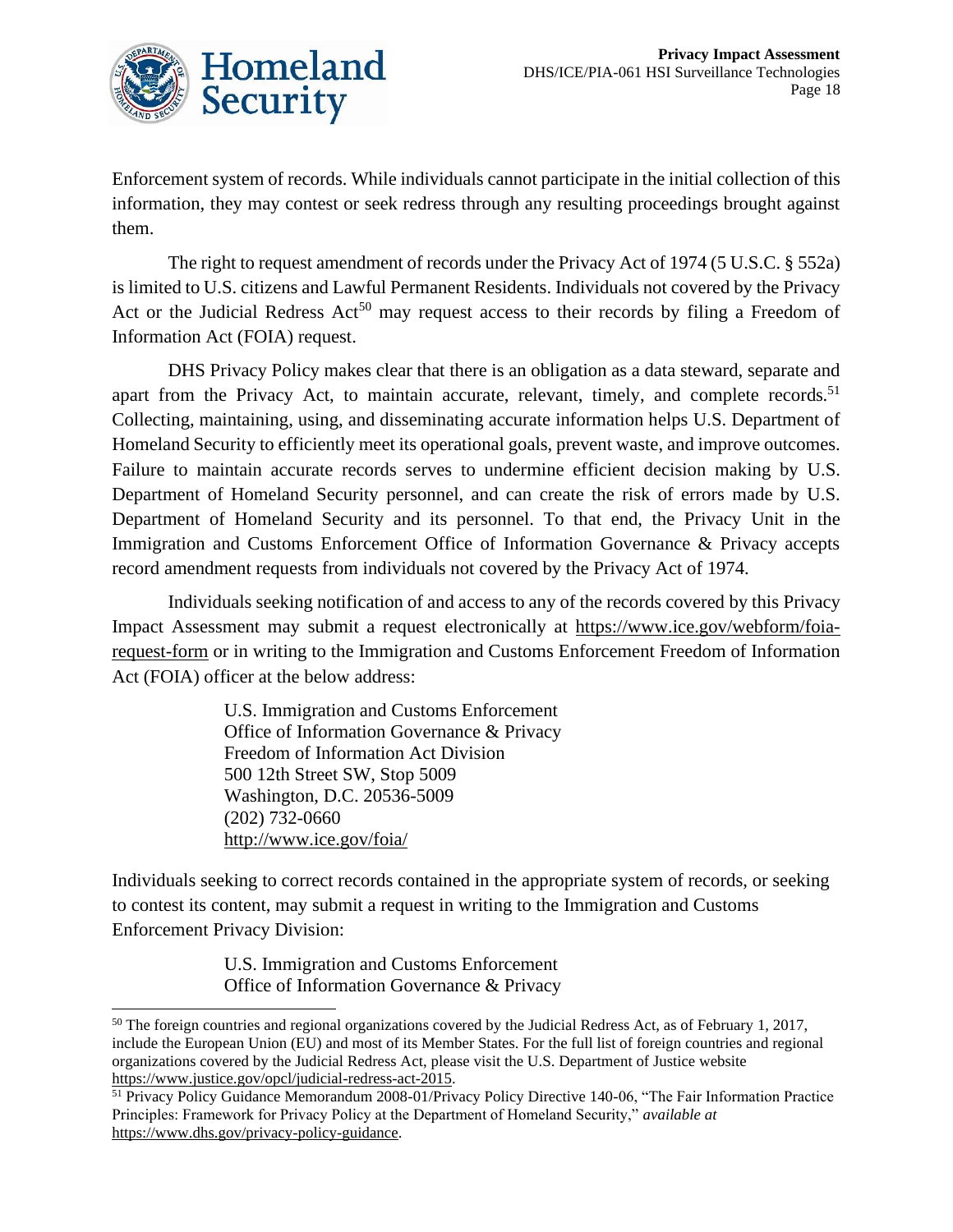

Attn: Privacy Division 500 12th Street SW, Stop 5004 Washington, D.C. 20536-5004 (202) 732-3300 <http://www.ice.gov/management-administration/privacy>

**Privacy Risk:** There is a risk that individuals are not aware of their ability to make record access requests for Immigration and Customs Enforcement records.

**Mitigation:** This risk is mitigated. This Privacy Impact Assessment and the External Investigations System of Record Notice describe how individuals may make access requests under FOIA or the Privacy Act, as applicable. Redress is available for U.S. citizens and Lawful Permanent Residents through requests made under the Privacy Act as described above. U.S. law prevents U.S. Department of Homeland Security from extending Privacy Act redress to individuals who are not U.S. citizens, Lawful Permanent Residents, or covered by the Judicial Redress Act. However, to ensure the records it maintains are accurate, Immigration and Customs Enforcement may permit access and amendment, regardless of citizenship, on a case-by-case basis, consistent with law and policy.

**Privacy Risk:** There is a risk that individuals will not have the opportunity to consent to Immigration and Customs Enforcement collecting their personal information in public places.

**Mitigation:** This risk is partially mitigated. While individuals cannot participate in the initial collection of their information in public places, they may contest or seek redress through any resulting proceedings brought against them. Individuals can look to the System of Records Notice(s) listed above to determine appropriate procedures to obtain access to and correct their requested record(s). All or some of the requested information may be exempt from access pursuant to the Privacy Act and FOIA in order to prevent harm to law enforcement investigations or interests. Providing individuals of interest access to information about them during a pending law enforcement investigation may alert them or otherwise compromise the investigation. Consequently, there is no direct mechanism for correction or redress for the data captured by surveillance technology. Homeland Security Investigations takes precautions to minimize the collection of data from non-targets and has implemented oversight procedures to ensure that any data incidentally collected is destroyed in compliance with applicable laws, regulations, and policies.

## **3. Principle of Purpose Specification**

*Principle: U.S. Department of Homeland Security should specifically articulate the authority which permits the collection of personally identifiable information and specifically articulate the purpose or purposes for which the personally identifiable information is intended to be used.*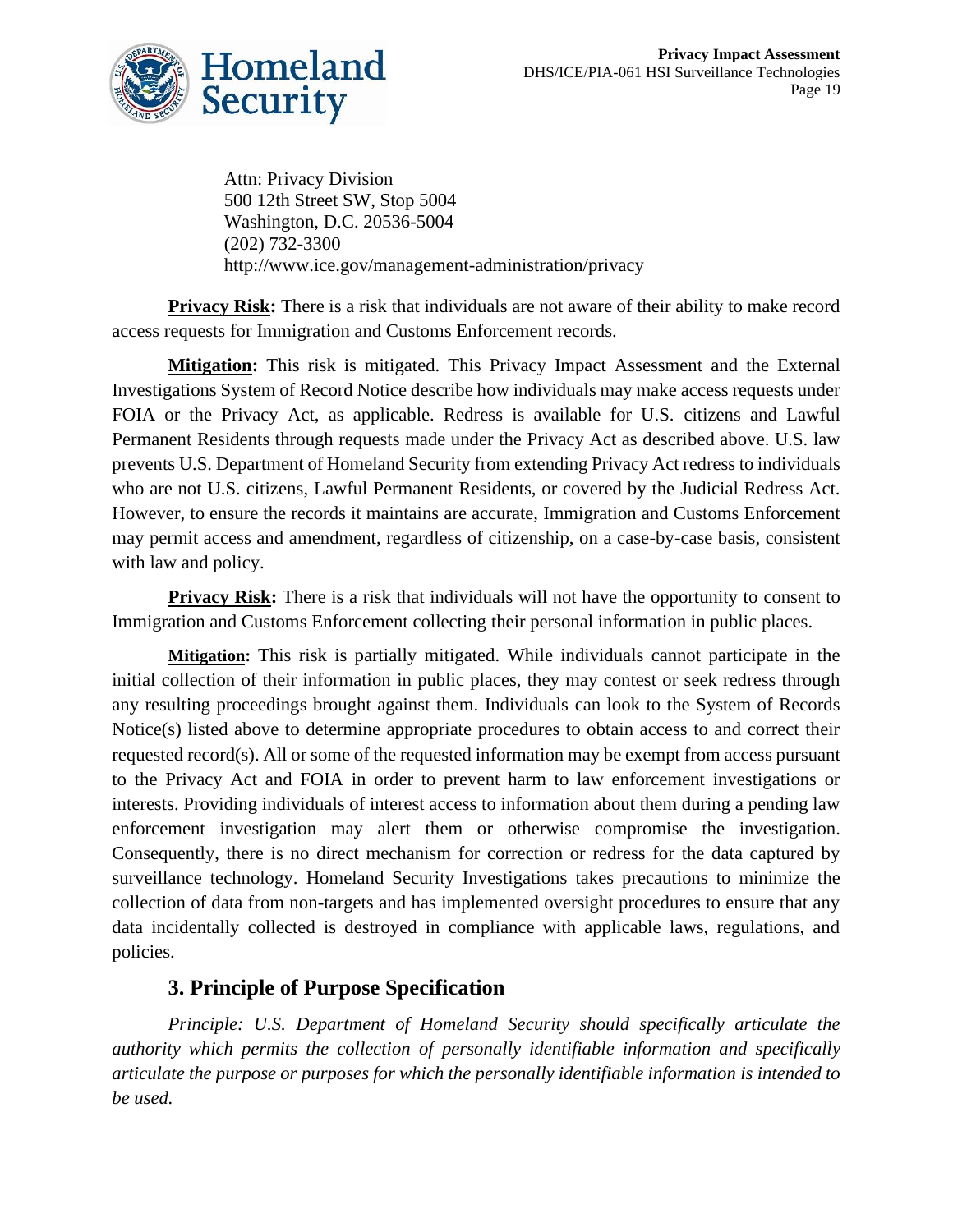

Under its statutory authority, Homeland Security Investigations may use telephone intercepts, covert tracking data, video, audio, radar, and sensor data, obtained from surveillance equipment during a criminal investigation, as it works to establish a strong case for federal prosecution. 52

Checks are in place to ensure the collection and use of personally identifiable information during a criminal investigation are consistent with Homeland Security Investigations' authority. For example, non-consensual Title III interceptions require probable cause, minimization of the scope of the interception, close coordination with the Assistant United States Attorney, and court approval. In consensual interceptions, case agents must obtain first-line supervisory approval to conduct a consensual interception and closely coordinate with the Assistant United States Attorney. Each request for a consensual interception must state in writing that the facts of the surveillance or consensual monitoring have been discussed with the Assistant United States Attorney, who has advised that the consensual monitoring is legal and appropriate. In addition, the information gathered using surveillance technologies may only be shared with state, local, federal, tribal, and foreign law enforcement agencies in a manner consistent with the purpose for which it was collected, in accordance with applicable laws and System of Record Notices.

**Privacy Risk**: There is a risk that data from Homeland Security Investigations surveillance technologies will be collected and used in a manner inconsistent with the purposes for which it is authorized.

**Mitigation**: This risk is mitigated. Federal law authorizes the use of each technology outlined in this Privacy Impact Assessment. Immigration and Customs Enforcement is authorized by19 U.S.C. § 1589a to investigate all federal crimes and by 8 U.S.C. § 1357 to investigate immigration-related crimes. These authorities likewise authorize Immigration and Customs Enforcement to collect information in the course of the investigation of such crimes, which may include the interception of oral, wire, and electronic communications in accordance with Title III. Moreover, as stated above, this program implements various measures to ensure that Homeland Security Investigations personnel use surveillance technology data for purposes that are consistent with its authorized use. Specifically, the information gathered using surveillance technologies may only be shared with state, local, federal, tribal, and foreign law enforcement agencies in a manner aligned with the objective for which it was collected, in accordance with applicable laws and Systems of Record Notices.

To ensure that consensual interceptions (e.g., body wires) are performed for the purposes of which they were intended, case agents must obtain first-line supervisory approval to conduct a

<sup>52</sup> Homeland Security Act of 2002 (6 U.S.C. §§ 201-203); the Immigration and Nationality Act, as amended (Title 8, United States Code, "Aliens and Nationality'"); Title 18, United States Code, "Crimes"; Title 19, United States Code, "Customs Duties"; 22 U.S.C. § 2778; 40 U.S.C. § 1315; 50 U.S.C. §§ 1701 and 2410.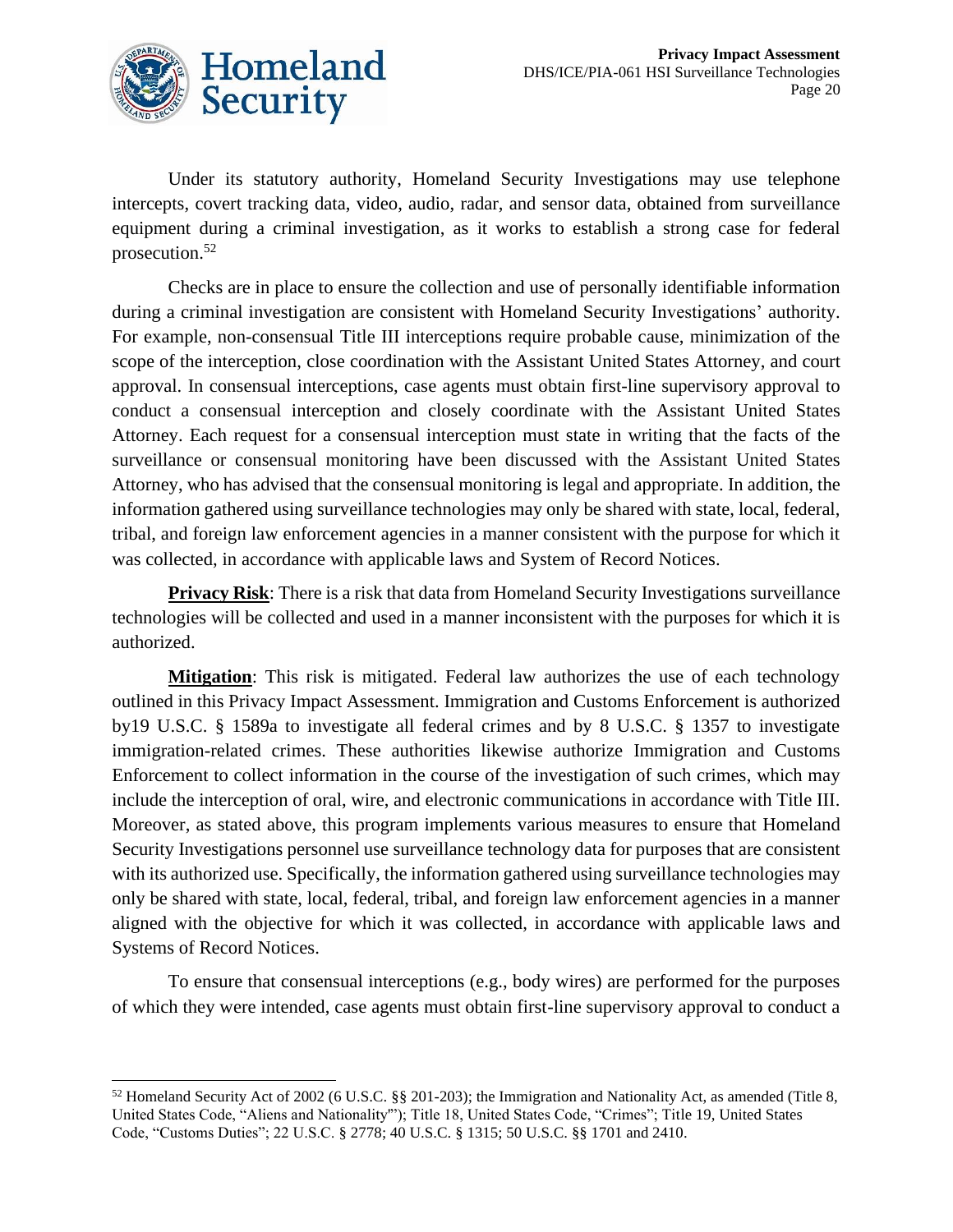

consensual interception while maintaining close coordination with the Assistant United States Attorney.

For non-consensual Title III interceptions, minimization of the scope of the interception and close coordination with the Assistant United States Attorney are required. A court-issued search warrant, which establishes that probable cause for the search exists, is required for Immigration and Customs Enforcement to use location tracking technology and cell-site simulators. Furthermore, the search warrant must articulate the facts and circumstances supporting probable cause for the search. As a warrant provides a rationale for the search, the warrant helps ensure that these surveillance technologies stay within the scope of the search.

The operation of small Unmanned Aircraft Systems and the collection of video recordings must be consistent with the official purposes in compliance with Homeland Security Investigations Directive 19-01 and must be approved by a Homeland Security Investigations supervisor, and to ensure it is not used in any manner that would violate an individual's rights or otherwise target a specific individual. The Homeland Security Investigations Small Unmanned Aircraft Systems program is approved as a federal aviation program by the DHS Office of the Chief Readiness Support Officer (OCRSO), Aviation and Marine Integration Office (AMIO) as required under Department policy. This program is reviewed every three years to ensure compliance.

Furthermore, Immigration and Customs Enforcement is authorized to collect commercial license plate reader data in furtherance of its investigative and enforcement missions under numerous authorities, including various criminal and civil provisions in Titles 8, 18, 19, 21, and 31 of the United States Code, and associated U.S. Department of Homeland Security regulations.<sup>53</sup> Agents who have access to license plate reader data are required to comply with the Rules of Behavior (ROB) that Immigration and Customs Enforcement created in coordination with license plate reader commercial vendors. These ROBs outline requirements pertaining to access to and appropriate use of license plate reader data, and limitations on the use of the data (i.e., only for authorized law enforcement purposes). Additionally, there are strict criteria for creating alerts and a prohibition on running historical queries beyond a certain time period.

## **4. Principle of Data Minimization**

*Principle: U.S. Department of Homeland Security should only collect personally identifiable information that is directly relevant and necessary to accomplish the specified purpose(s) and only retain personally identifiable information for as long as is necessary to fulfill the specified purpose(s). personally identifiable information should be disposed of in accordance with U.S. Department of Homeland Security records disposition schedules as approved by the National Archives and Records Administration (NARA).*

<sup>53</sup> 8 U.S.C. Title 8—ALIENS AND NATIONALITY; 18 U.S.C. Title 18—CRIMES AND CRIMINAL PROCEDURE; 19 U.S. Code Title 19—CUSTOMS DUTIES; 21 U.S.C. Title 21—FOOD AND DRUGS; 31 U.S.C. Title 31—MONEY AND FINANCE.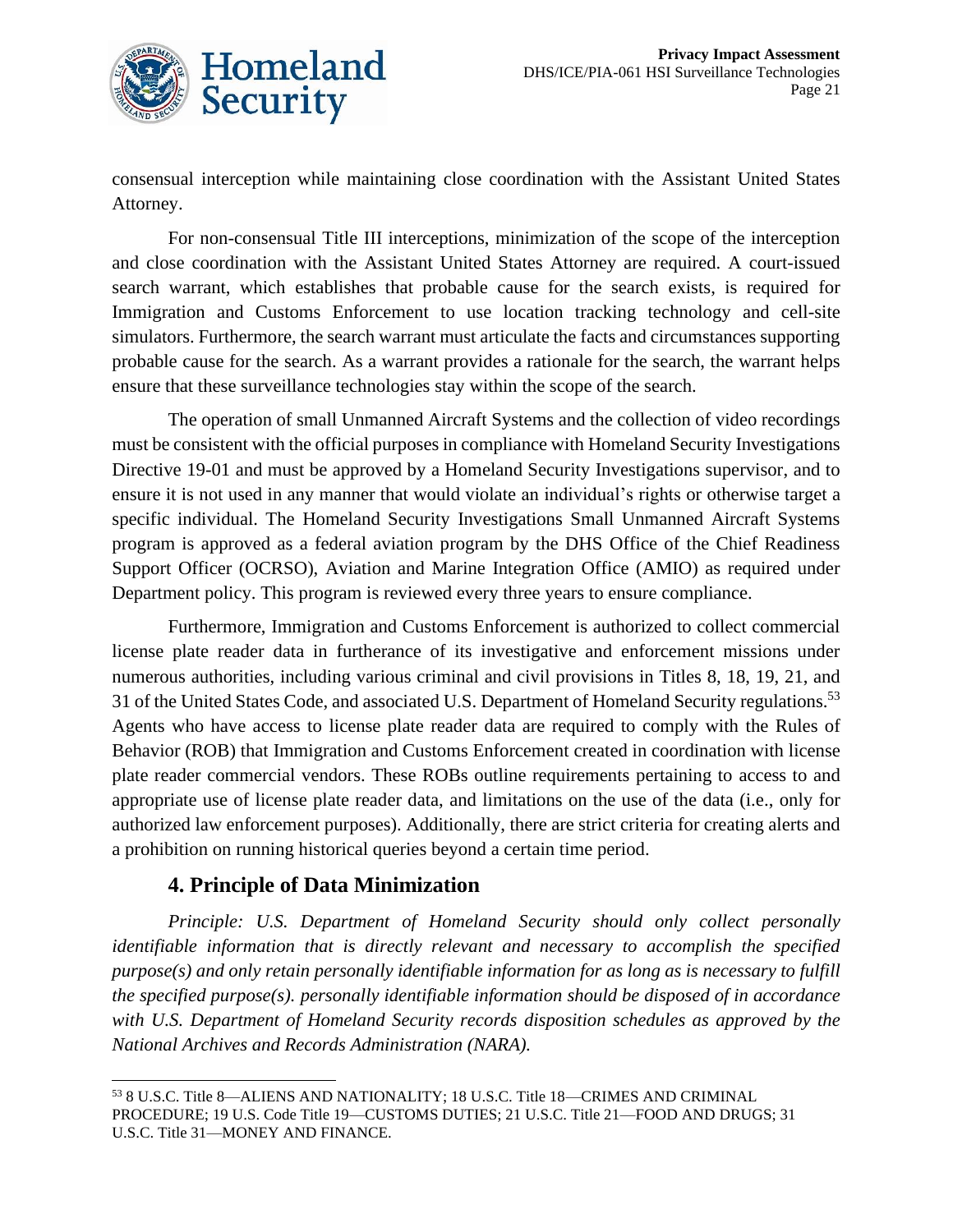

In criminal investigations, minimization is critical to avoid monitoring and recording conversations that are not of a criminal nature. Federal law (18 U.S.C. § 2518(5)) requires the purpose of the interception to be limited, as practicable, to the target communications constituting evidence of a crime. Therefore, agents are required to avoid conversations of innocent persons not associated with the subject(s) and irrelevant conversations of the subjects and their associates. To that end, as an example, Title III interceptions use Immigration and Customs Enforcement cleared contract "monitors"— Homeland Security Investigations personnel acting under the direct supervision of a supervising attorney—and operate and monitor Title III or consensual interceptions of oral, wire, or electronic communications to ensure only communications pertaining to the target's criminal activities are recorded.<sup>54</sup> Prior to commencing an interception, the supervising attorney provides the monitors with instructions on how the intercept should be conducted. Initial minimization guidelines for specific cases are provided by the supervising attorney that may be modified as the case develops. The amount of time that a monitor is allowed to listen to a conversation before determining if the communication is "pertinent" or "innocent" may also be determined by the judge issuing the warrant and varies according to the judicial district.

For instance, conversations concerning crimes other than those described in the interception application and court order, which are unexpectedly intercepted, may be recorded if either of two circumstances exist: 1) the evidence is so intertwined with the authorized offense evidence that segregation is impractical; or 2) law enforcement obtain the evidence during an effort to minimize the collection (e.g., time spent listening to the communication was to determine if the conversation was pertinent to the investigation, in accordance with the minimization guidelines).

The various sections of the Technical Operations Unit implement their own individual procedures for minimizing data. Specifically, Title III recordings must be maintained for a minimum period of 10 years and may not be destroyed or disposed of without a written order from the court which issued the order authorizing the intercept. The Technical Operations Unit maintains consensual electronic surveillance evidence for five years.

All non-Title III recorded electronic evidence must be maintained in secure storage until final adjudication of the case and the exhaustion of all appeals are completed before being destroyed. All recordings entered into evidence in a hearing or trial must not be destroyed except upon receipt of a judicial order. When evidence media (e.g., CD/DVD, minidisc, Compact Flash card, Secure Digital card) is destroyed, it is to be rendered unusable and unrecoverable.

For consensually monitored conversations, initial authorizations may be granted for a period of 90 days from the date the monitoring is scheduled to begin. If there is a need for continued monitoring, extensions for additional periods of up to 90 days may be granted. In special cases (e.g., long-term investigations that are closely supervised), authorizations for up to 180 days may

<sup>54</sup> Homeland Security Investigations-HB 14-04, page 5.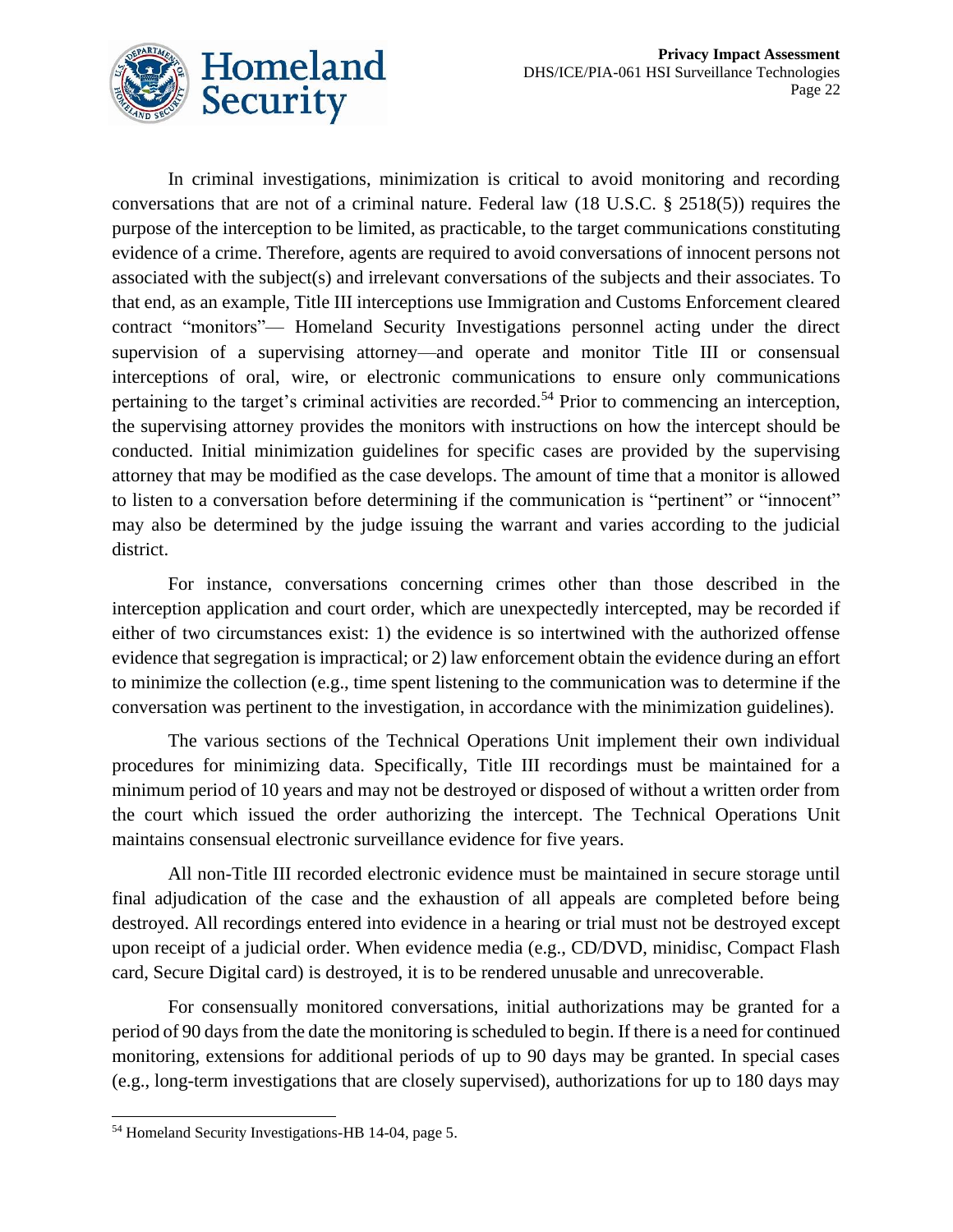

be granted with similar extensions. Recorded activities captured inadvertently by small Unmanned Aircraft Systems will be destroyed after 30 days.

**Privacy Risk:** There is risk that the surveillance technologies will collect more information than necessary.

**Mitigation**: This risk is partially mitigated. Individuals who are not targets of an investigation may be recorded during a consensual interception with a body wire; however, as stated above, Title III intercepted communications are tightly controlled to ensure only criminal conversations are recorded, and the monitors will stop recording after a certain period of time when conversations of innocent persons not associated with the subject(s), or irrelevant non-criminal conversations of subjects and their associates are taking place. The amount of time that a monitor is allowed to listen to a conversation before determining the relevance of the communication will depend on the issuing judge and the judicial district. In the case where the consenting individual leaves the area, any additional video/audio recorded will be purged.

In order to preserve electronic evidence in an unadulterated state, Homeland Security Investigations securely stores non-Title III evidence until complete adjudication of the case and the exhaustion of all appeals are completed before being destroyed. Homeland Security Investigations destroys all recordings entered into evidence during a hearing or trial only pursuant to a judicial order. When Homeland Security Investigations destroys evidence media, the destruction renders it unusable and unrecoverable, so it must be documented.

Location tracking technology also provides its own procedures to minimize the data that it collects. The National Tracking Program Tracking server system allows for input of the court ordered tracking warrant inclusive dates, in order to prevent over-collection of geo-location data captured by the device.

In accordance with federal law, Homeland Security Investigations requires that each cellsite simulator be configured such that it is only capable of identifying the existence of mobile phones within the proximity of the device. Once the cell-site simulator identifies the specific cellular device for which it is searching, it will obtain the signaling information related only to that particular device. However, when it is used to identify an unknown device, the cell-site simulator obtains signaling information from non-target devices in the target's vicinity for the limited purpose of distinguishing those from the target device. Any data collected from non-target devices will be deleted within 24 hours in all cases.

Homeland Security Investigations also implements procedures to minimize data collection in its use of small Unmanned Aircraft Systems. Incidental collection of video will be minimized by requiring the deletion of all collected video within 30 days, unless the video recording 1) contains evidence of a crime; 2) was collected during an operation that focused on a particular subject of investigation, even if no crime is recorded, to preserve its exculpatory evidence; 3) was ordered by the court; or 4) does not contain personally identifiable information. In addition, the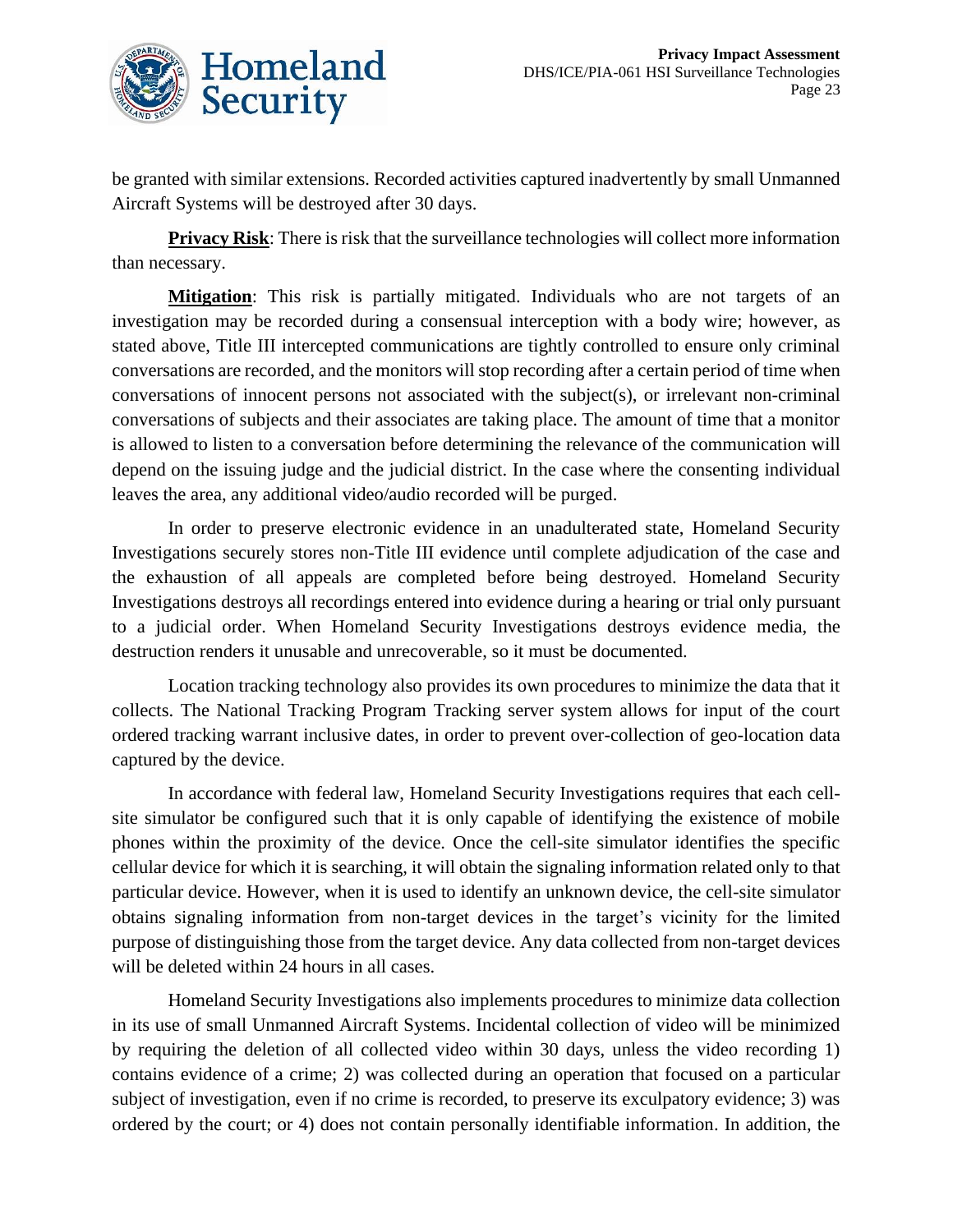

Remote Pilot in Command conducting the video recording must store any collected video in a secure facility under the Remote Pilot in Command's control and must personally ensure permanent deletion of video before 30 days has elapsed from the date of recording, unless the video is retained.

For the use of license plate reader technology, all Immigration and Customs Enforcement personnel (including Homeland Security Investigations) must adhere to Immigration and Customs Enforcement license plate reader policy guidance, which states that Immigration and Customs Enforcement will not engage in the overcollection of license plate reader data.<sup>55</sup> To determine whether information obtained from the license plate reader data service is relevant to an investigation or enforcement matter, Homeland Security Investigations reviews all search results returned upon querying the database. If Homeland Security Investigations determines that certain records are not relevant, those records are not printed, saved, or stored. For example, some license plate reader images may display the environment surrounding a vehicle, which may include other drivers and passengers. Immigration and Customs Enforcement will not record any information or images of such individuals if they are not relevant to an investigation.

**Privacy Risk:** There is a risk that Immigration and Customs Enforcement will maintain data acquired from surveillance technologies for longer than necessary.

**Mitigation**: This risk is mitigated. Various oversight procedures ensure that any data collected is destroyed upon the cessation of law enforcement operations. For example, location tracking technology destroys data that it collects following the end of a specific operation. Also, the National Tracking Program server system allows for input of the court ordered tracking warrant inclusive dates, in order to prevent over-collection of geo-location data captured by the device. Furthermore, immediately after either law enforcement locates the target or identifies the phone, an operator of a cell-site simulator must delete all data collected.

All non-Title III recorded electronic evidence is maintained in secure storage until complete adjudication of the case, and the exhaustion of all appeals are completed, before being destroyed.

At the conclusion of an unmanned aircraft flight where images or video recordings were collected, the Remote Pilot in Command will either delete the material collected or safely secure the information no later than three business days following the flight. The incidental collection of video recordings or images using small Unmanned Aircraft Systems will be minimized by requiring the deletion of all collected video or images within 30 days.

<sup>&</sup>lt;sup>55</sup> The principles and practices Immigration and Customs Enforcement adheres to when accessing and using license plate reader data are described in agency

guidance titled, "Privacy Guidance: Agency Access to and Use of License Plate Reader Data and Technology", issued June 15, 2021, from the Immigration and Customs Enforcement Office of Information Governance & Privacy.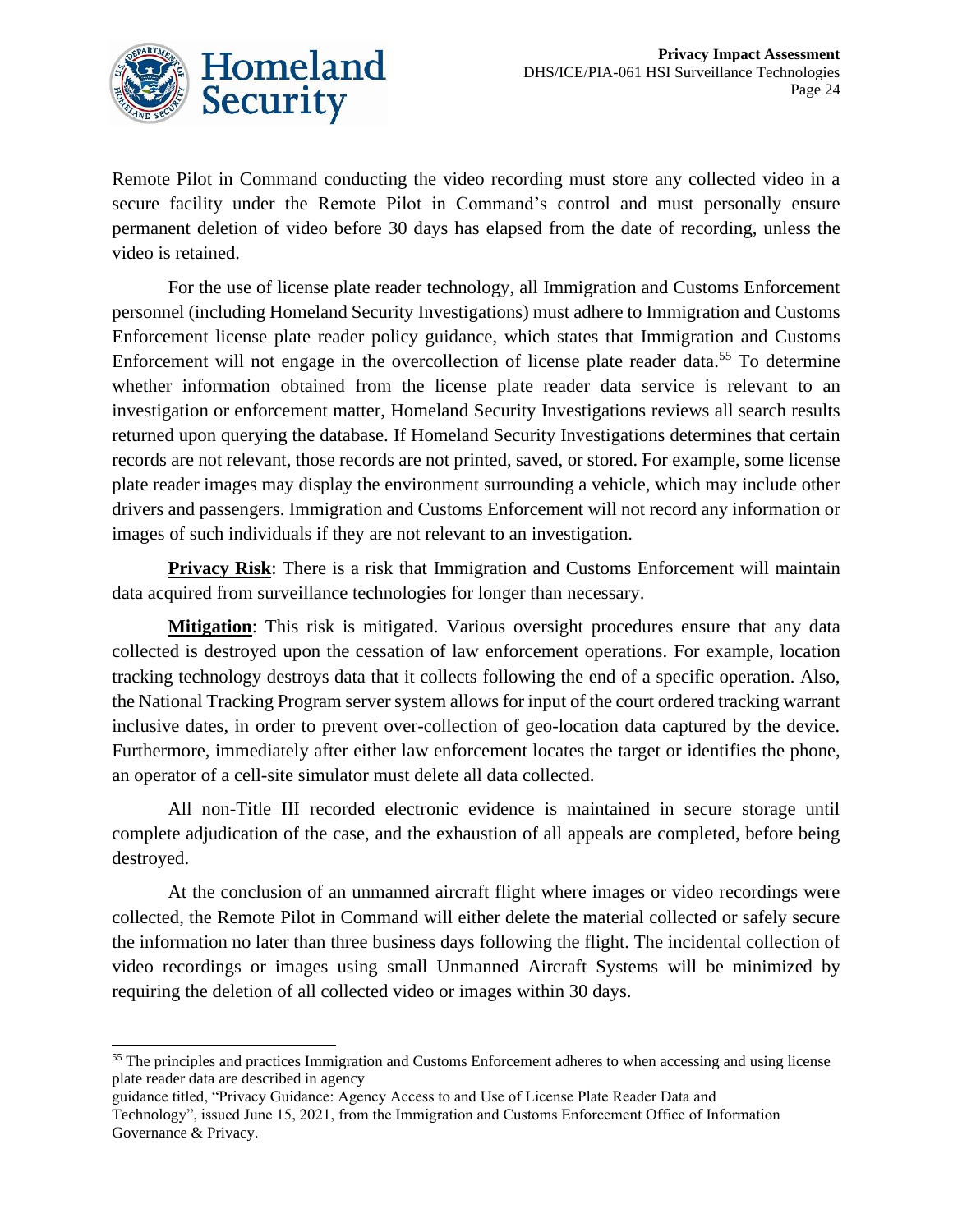

Hard copy records of information printed from the commercial license plate reader data service are maintained for three years from the end of the calendar year in which the record was created, <sup>56</sup> while hard copy records included in the relevant investigative files are retained onsite for 10 years, after which they are transferred to the Federal Records Center, and destroyed when they are 20 years old. Longer retention may be authorized if there is a justified business need (e.g., ongoing investigation, pending litigation). Electronic license plate reader records maintained in Immigration and Customs Enforcement source systems (e.g., Investigative Case Management system) adhere to the National Archives and Records Administration-approved retention schedules of those systems. Immigration and Customs Enforcement does not contribute data to the commercial license plate reader database and Immigration and Customs Enforcement query data is not retained by the vendor except to maintain audit logs for use by Immigration and Customs Enforcement.

In the case of video surveillance, because the captured video is used as evidence, the retention period for the entire recording, or only portions of it, varies by judicial district. However, video is generally only stored within the Video Evidence Collection System for the duration of an investigation. Once the investigation is complete, the data is either removed from the Video Evidence Collection System and stored as digital evidence or purged if there is no evidentiary value.

# **5. Principle of Use Limitation**

*Principle: U.S. Department of Homeland Security should use personally identifiable information solely for the purpose(s) specified in the notice. Sharing personally identifiable information outside the Department should be for a purpose compatible with the purpose for which the personally identifiable information was collected.*

As a matter of policy, reflected in this Privacy Impact Assessment, and in the applicable Privacy Act Systems of Record Notices that describe Immigration and Customs Enforcement's purposes for collecting data, Immigration and Customs Enforcement only retains information collected from surveillance technologies discussed here (body wire, video surveillance, small Unmanned Aircraft Systems, location tracking, cell-site simulators, and license plate readers) linked or connected to a person of law enforcement interest or connected to a criminal activity.

ICE only shares information with agencies outside of U.S. Department of Homeland Security consistent with the Privacy Act, the routine uses published in the relevant Systems of Record Notices (e.g., External Investigations), and pursuant to information sharing agreements with other agencies. When Immigration and Customs Enforcement enters into Memoranda of

<sup>56</sup> *See* NATIONAL ARCHIVES AND RECORDS ADMINISTRATION, REQUEST FOR RECORDS DISPOSITION AUTHORITY, RECORDS SCHEDULE NUMBER DAA-0567-2015-0016-0001, U.S. DEPARTMENT OF HOMELAND SECURITY, FUGITIVE OPERATIONS SCHEDULE, *available at* [https://www.archives.gov/files/records](https://www.archives.gov/files/records-mgmt/rcs/schedules/departments/department-of-homeland-security/rg-0567/daa-0567-2015-0016_sf115.pdf)[mgmt/rcs/schedules/departments/department-of-homeland-security/rg-0567/daa-0567-2015-0016\\_sf115.pdf.](https://www.archives.gov/files/records-mgmt/rcs/schedules/departments/department-of-homeland-security/rg-0567/daa-0567-2015-0016_sf115.pdf)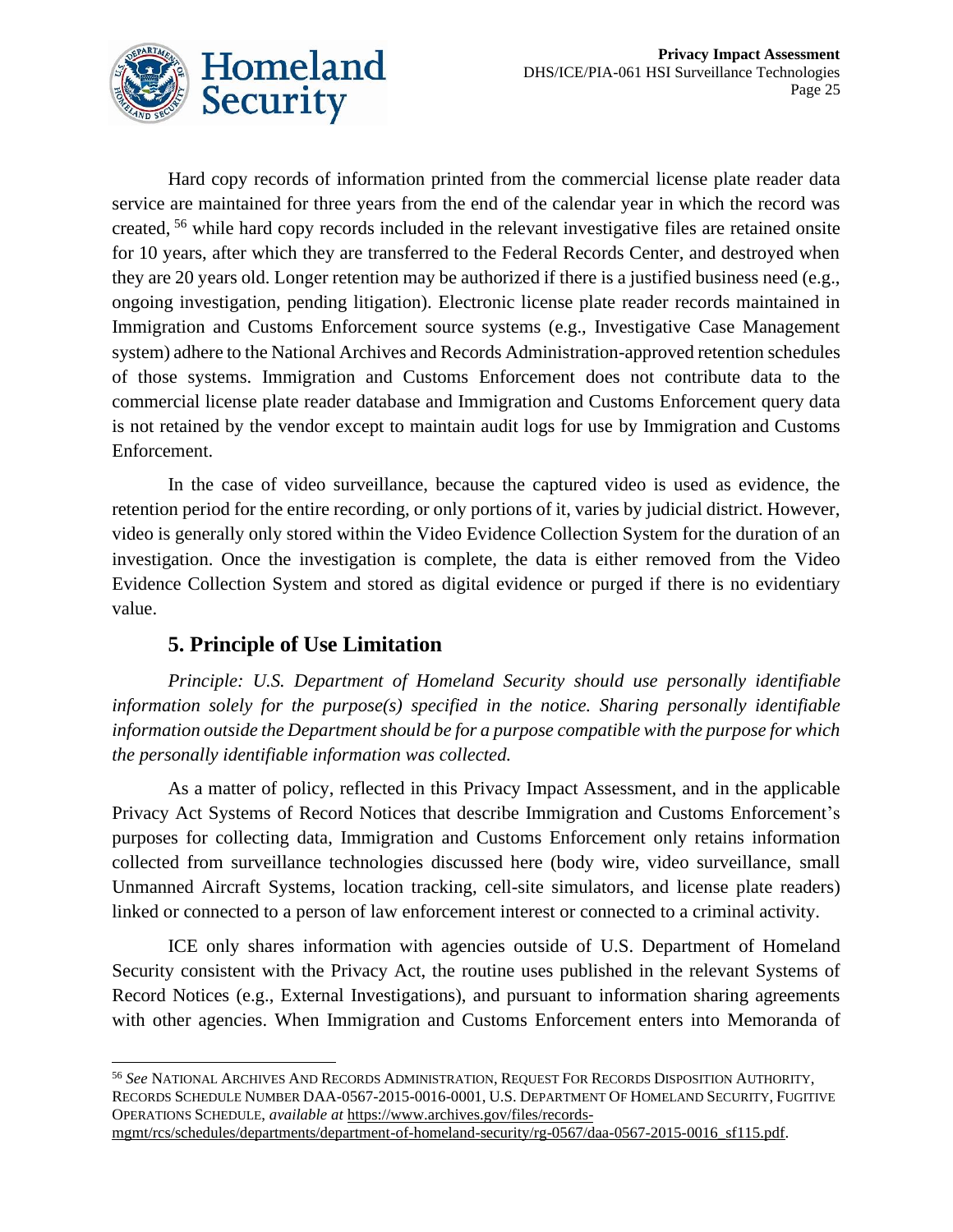Agreement with outside partners (e.g., federal and state law enforcement, task forces), agents who access information captured by surveillance equipment are required to comply with Immigration and Customs Enforcement Rules of Behavior covering access to and appropriate use of the data. Immigration and Customs Enforcement Rules of Behavior limit the use of the data to only for authorized law enforcement purposes, have strict criteria for creating alerts, prohibit *ad hoc* and historical queries, specify the timeframes for refreshing alerts, and have a requirement to manually verify the accuracy of data contained within notifications.

**Privacy Risk**: There is a risk that surveillance technologies will be used for purposes beyond those described in this Privacy Impact Assessment.

**Mitigation**: This risk is mitigated. Individuals responsible for the use and oversight of electronic surveillance technologies must take basic law enforcement and technical training. The individual sections of the Technical Operations Unit implement their own procedures to mitigate the risk that surveillance technologies will be used for purposes beyond those articulated in this Privacy Impact Assessment. For instance, a judge authorizing a Title III interception may require periodic progress reports. These progress reports should contain enough summarized excerpts from intercepted conversations to establish that there is still probable cause for the interception. Any new investigative information pertinent to the interception, such as newly identified subjects or the addition of new violations, will be brought to the court's attention in the progress reports and then included in the next extension request (if an extension is sought). The duration of a Title III interception is also limited by federal law. No court order entered under 18 U.S.C. § 2518 may authorize or approve interceptions of wire, oral, or electronic communications for a period longer than is necessary to achieve the objective of the authorization, or in any event no longer than 30 days, or as otherwise extended by the court. In the event the court order needs to be extended or expanded, the supervising attorney is notified. If the existing court order is not expanded to include the new information, then a separate order will be required to disclose any such "other offense" in any state or federal proceeding.

The implementation of location tracking technology access controls helps mitigate the risk that the surveillance technology will be used for purposes beyond those described in this Privacy Impact Assessment. Specifically, data collected by the National Tracking Program's central tracking server is accessible only by authorized account users with a valid need-to-know. The National Tracking Program implemented multi-factor authentication for all user accounts. National Tracking Program users are authorized either by the National Tracking Program manager or by their local field level Technical Enforcement Officer. Additionally, Technical Enforcement Officers must attend a minimum of 80 hours of electronic surveillance training annually. Homeland Security Investigations trains law enforcement personnel to only consider and record relevant, accurate information in order to build a strong case for prosecution. In addition, as described in Section 8 (below), all Immigration and Customs Enforcement employees must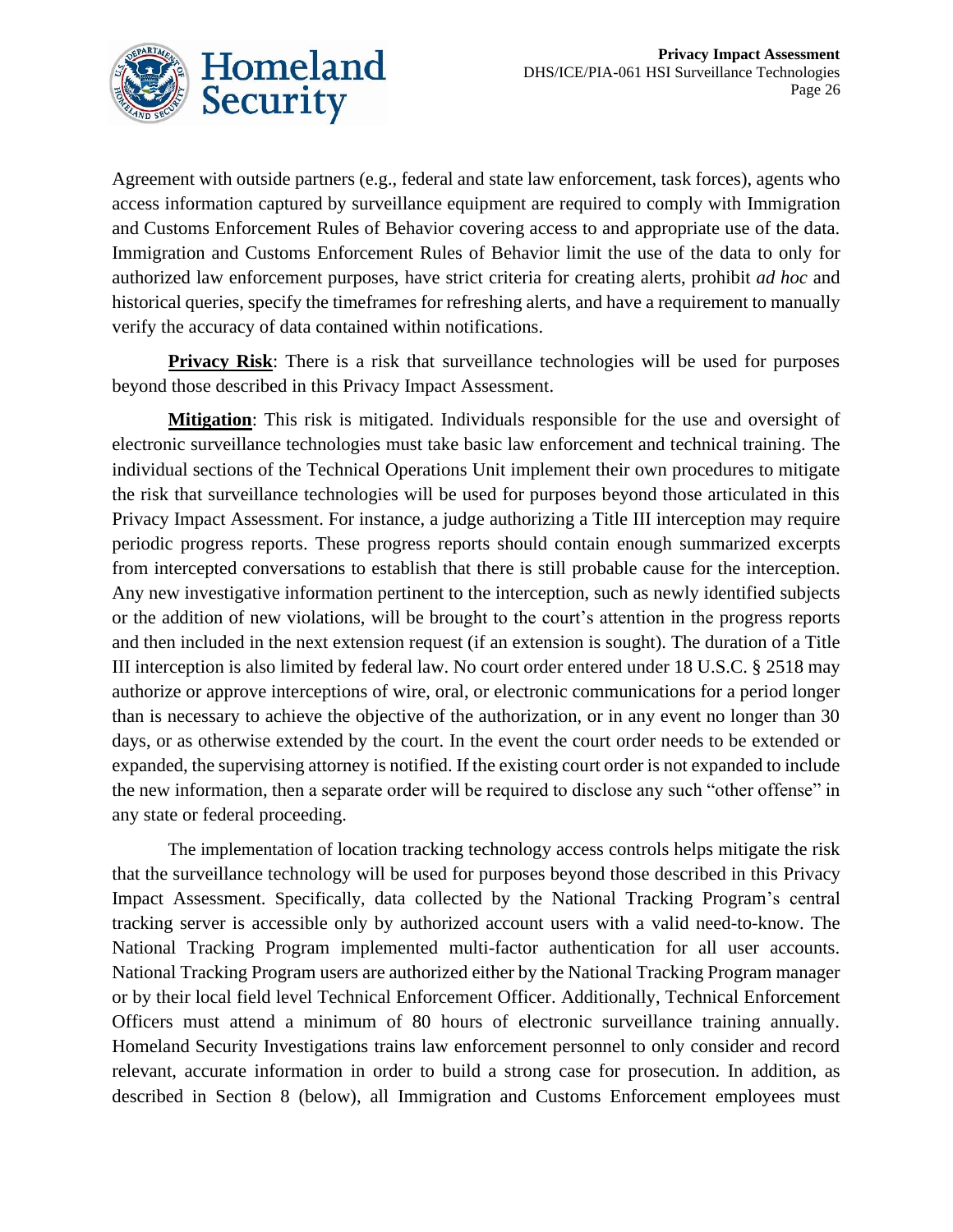

complete annual privacy awareness training via the Performance and Learning Management System (PALMS).<sup>57</sup>

As with location tracking technology, Immigration and Customs Enforcement implements controls to its use of cell-site simulators to mitigate this risk. Specifically, prior to the court order application for the deployment of this technology, the use of a cell-site simulator must be approved by a Homeland Security Investigations supervisor and an Assistant United States Attorney (AUSA). Any exigent or emergency use of a cell-site simulator must also be approved by an appropriate second-level supervisor and Assistant United States Attorney (AUSA) prior to its use.

Regarding small Unmanned Aircraft Systems, only authorized personnel who pass the Federal Aviation Administration Part 107 exam and receive a flight evaluation from a senior pilot, or attend a Homeland Security Investigations approved small Unmanned Aircraft Systems training course, may pilot small Unmanned Aircraft Systems. Those using the license plate reader service must complete training to ensure they use the service appropriately and understand the privacy, civil rights, and civil liberties safeguards. Immigration and Customs Enforcement helps ensure that its personnel use license plate reader for its intended purpose by requiring the vendor's license plate reader data service to maintain an immutable log of queries of the license plate reader data. This log will be reviewed quarterly or more frequently by Immigration and Customs Enforcement supervisory personnel to ensure that license plate reader data is accessed for authorized purposes only. Anomalies in the audit trail that reveal inappropriate activity will be referred to the Immigration and Customs Enforcement Office of Professional Responsibility (OPR) for further action.

# **6. Principle of Data Quality and Integrity**

*Principle: U.S. Department of Homeland Security should, to the extent practical, ensure that personally identifiable information is accurate, relevant, timely, and complete, within the context of each use of the personally identifiable information.*

All electronically intercepted data and media on which it is recorded, regardless of quality or apparent usefulness, will be handled and preserved to facilitate admissibility as evidence for trial. Federal law (18 U.S.C. § 2518(8)(a)) requires that recordings of intercepted conversations be sealed immediately upon the expiration of the court order or any extensions. The purpose of the sealing requirement is to preserve the integrity of the evidence. Immediately upon termination of the interception, or when otherwise directed in the court order, the primary evidence of the interceptions must be submitted to the judge authorizing the interception and sealed personally by the judge or by the special agent under the supervision of the judge.

<sup>57</sup> *See* U.S. DEPARTMENT OF HOMELAND SECURITY, PRIVACY IMPACT ASSESSMENT FOR THE PERFORMANCE AND LEARNING MANAGEMENT SYSTEM (PALMS), DHS/ALL/PIA-049, *available at* [https://www.dhs.gov/privacy](https://www.dhs.gov/privacy-documents-department-wide-programs)[documents-department-wide-programs.](https://www.dhs.gov/privacy-documents-department-wide-programs)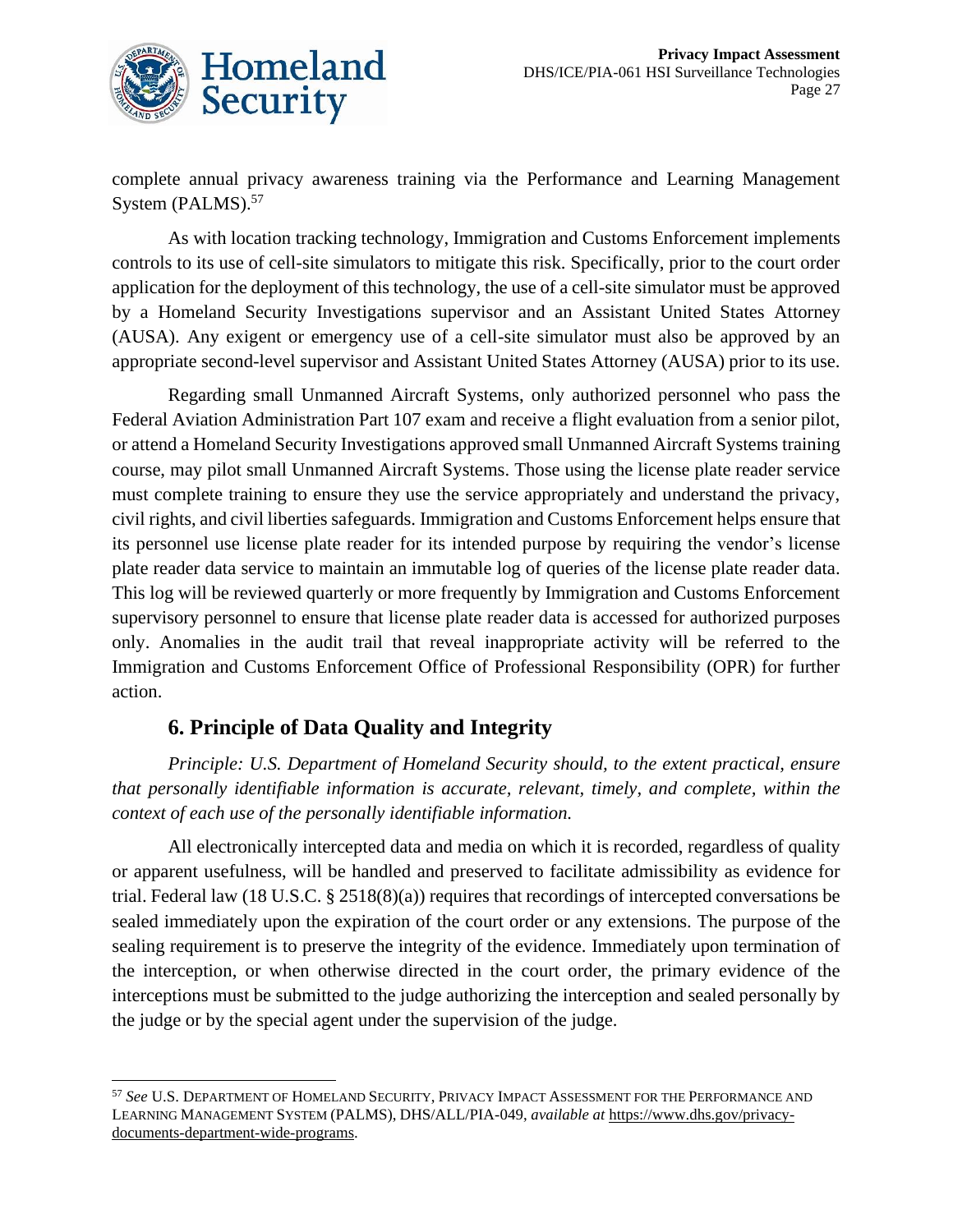

In consensual interceptions (e.g., use of a body wire) the majority of audio/video devices use software to validate and authenticate the recordings to verify that a true recording occurred without data manipulation. The evidence collected from a computer intercept will be stored on a removable storage media. A copy of this evidence is also maintained on a separate drive as the working copy. Similarly, if a small Unmanned Aircraft Systems records its surveillance, then the video is transferred onto a DVD where it is stored in a locked custody locker.<sup>58</sup>

As discussed regarding cell-site simulators, after completing a mission, an operator will document whether any useful information was obtained in a Report of Investigation and, if so, provide a description of the information. Homeland Security Investigations stores the Report of Investigation in the appropriate investigative case file and retains it in accordance with the applicable records retention schedule. Prior to deploying cell-site simulator equipment for another mission, the operator must verify that the equipment has been cleared of any previous operational data. Cell-site simulators used by special agents and Technical Enforcement Officers must be configured as pen registers, which requires a search warrant, and may not be used to collect the contents of any communication, in accordance with 18 U.S.C. § 3127(3). This includes the contents of any communication stored on the device itself. Cell-site simulators do not remotely capture emails, texts, contact lists, images or any other data from the device.

**Privacy Risk**: There is a risk that the data collected by Homeland Security Investigations Surveillance Technologies is inaccurate or may be manipulated.

**Mitigation**: This risk is mitigated. Homeland Security Investigations takes significant precautions to ensure that the integrity and accuracy of its data is maintained for both consensual and non-consensual surveillance. Homeland Security Investigations agents undergo training to ensure data accuracy and that manipulating data or misusing data could result in consequences against the user. Concerning non-consensual surveillance specifically, as discussed above, the recordings of intercepted conversations are sealed immediately upon the expiration of the court order or any extensions, as required by federal law. Furthermore, the primary evidence of the interceptions must be submitted to the judge authorizing the interception and sealed personally by the judge or by the special agent under the supervision of the judge. Regarding consensual surveillance, these technologies help promote accuracy as a majority of the audio/video devices utilize technology to validate and authenticate the recordings.

For cell-site simulators, the case agent or operator must first obtain the requisite internal approval to use a pen register before using a cell-site simulator. In order to comply with the terms of this policy and with 18 U.S.C. § 3125, the case agent or operator must contact the duty Assistant United States Attorney in the local U.S. Attorney's Office, who will coordinate approval within the Department of Justice. Upon approval, the Assistant United States Attorney, or state or local prosecutor, must also apply for a court order within 48 hours as required by 18 U.S.C. § 3125.

<sup>&</sup>lt;sup>58</sup> Individuals will not be linked to recordings by using software to validate any videos.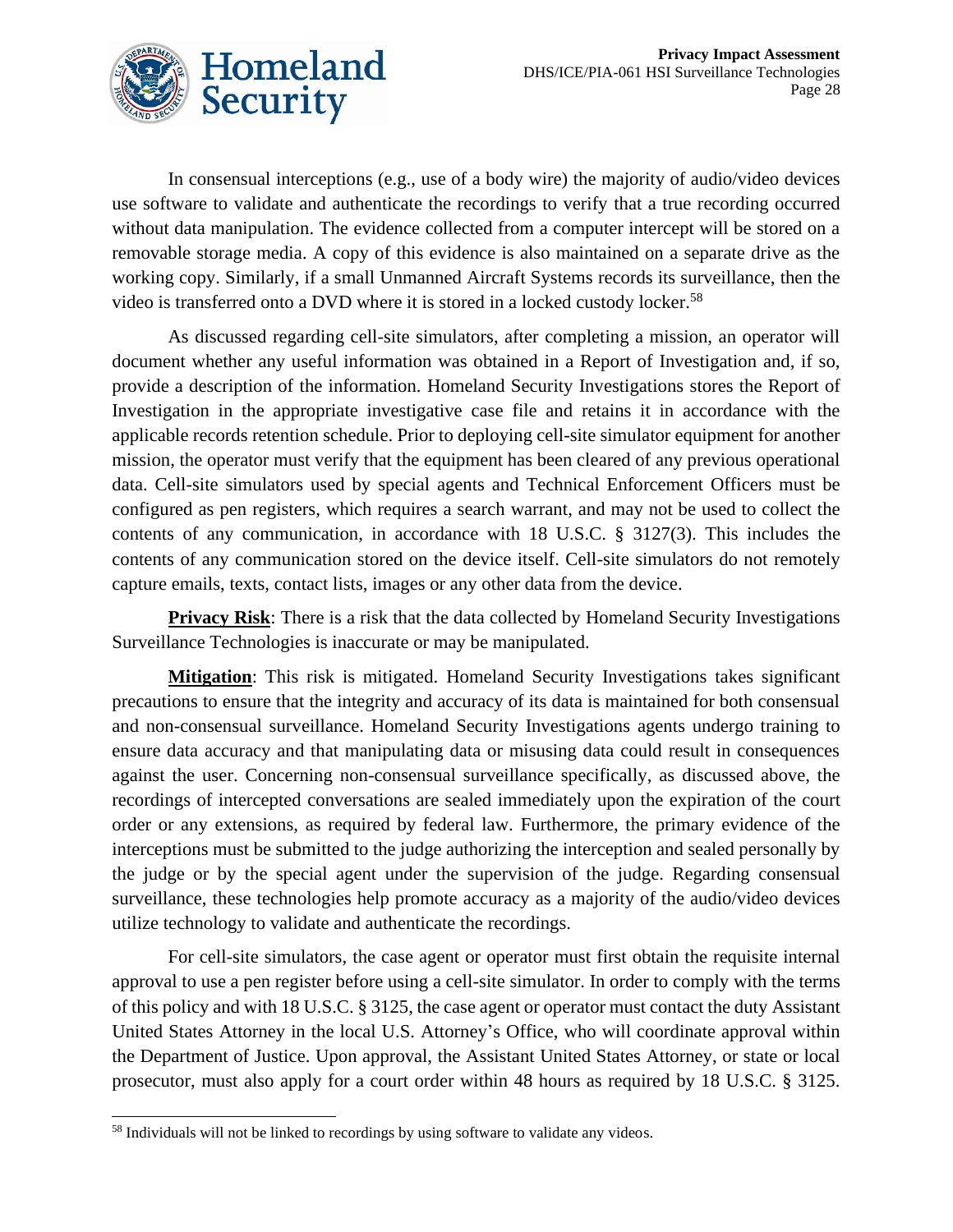

Under the provisions of the pen register statute, use under emergency pen-trap authority must end when the information sought is obtained, an application for an order is denied, or after 48 hours, whichever comes first.

At the conclusion of an unmanned aircraft flight where images or video recordings were collected, the Remote Pilot in Command will transfer the video onto a DVD where it is securely stored in a locked custody locker as soon as practical, no later than three business days following the flight, to preserve its integrity.

For the use of license plate reader technology, as discussed, Immigration and Customs Enforcement does not take enforcement action against any individual based solely on the information obtained from the vendor's license plate reader service. Authorized Immigration and Customs Enforcement personnel receive training to verify all accessed data is relevant to ongoing investigative and enforcement activities. Agency guidance pertaining to the use of license plate reader Data and technology includes a requirement to manually verify the accuracy of data contained within the notifications that provide agents with real-time location information so that they may take action, if appropriate.

# **7. Principle of Security**

*Principle: U.S. Department of Homeland Security should protect personally identifiable information (in all forms) through appropriate security safeguards against risks such as loss, unauthorized access or use, destruction, modification, or unintended or inappropriate disclosure.*

Homeland Security Investigations limits access to surveillance technology and the information collected to only authorized users with a need-to-know to perform their official duties in connection with a particular investigation. In location tracking, moreover, several security and privacy precautions are taken to protect the communications between the tracking devices and the central tracking server. As mentioned previously, data collected by the server is distributed only to authorized users and only for the requested period via a secure connection. National Tracking Program users are authorized either by the National Tracking Program manager or by the case agent. In order to use a tracking device in a multi-agency operation, the case agent must submit a request to National Tracking Program—a "Tracking Support Request"—that must include an operational plan, the type and identifying information of the device, a deployment plan, the names of those who require access to the data, and other information required for proper system management. The National Tracking Program Tracking server system allows for input of the court ordered tracking warrant inclusive dates, in order to prevent over-collection of geo-location data captured by the device.

**Privacy Risk:** There is a risk that information collected by Homeland Security Investigations Surveillance Technologies will be inappropriately accessed.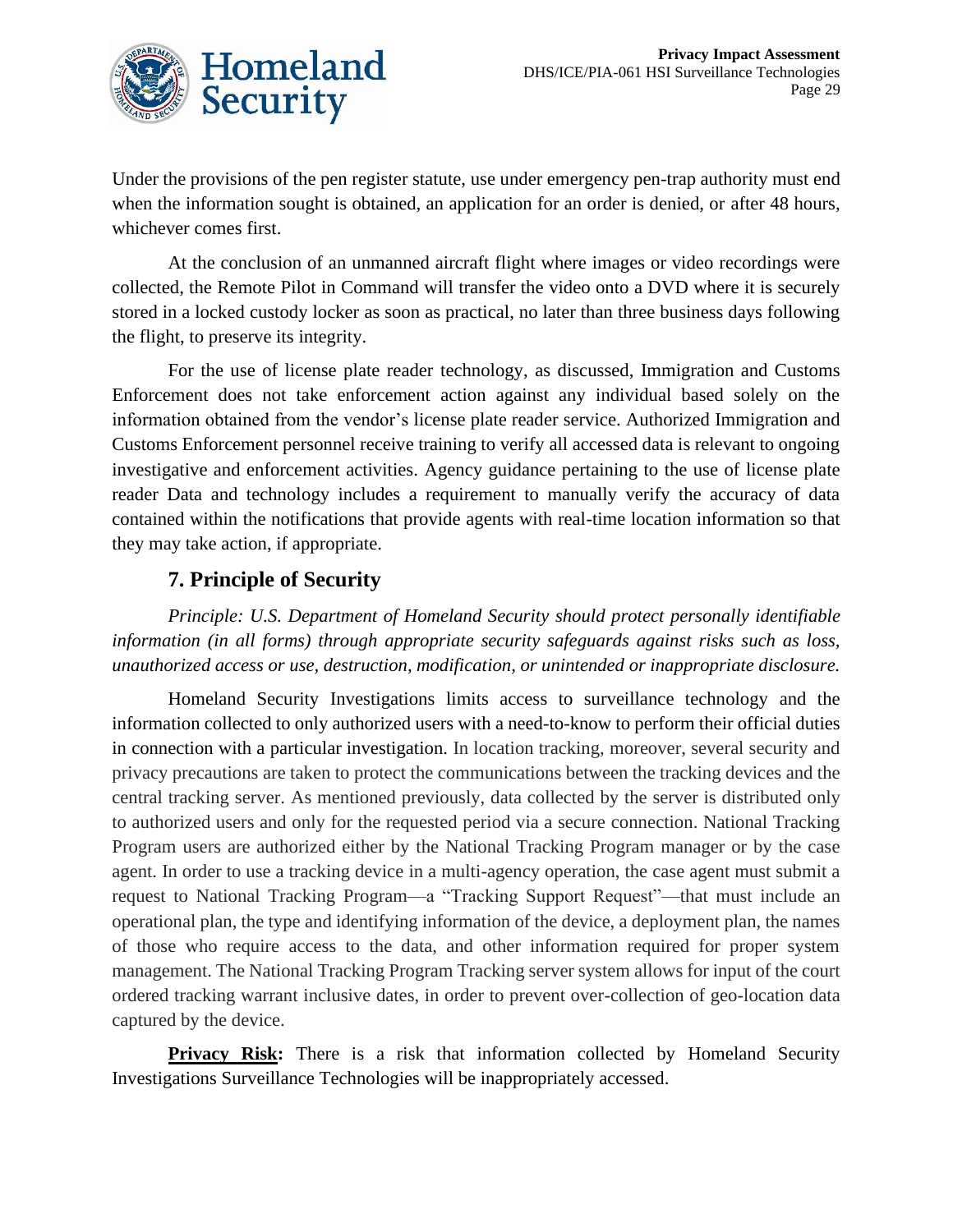

**Mitigation:** This risk is mitigated. Homeland Security Investigations limits access to surveillance technology and the information collected to only authorized users, with a need-toknow, as pre-defined by user access roles established by their respective offices based on the individual's position and duties, to perform their official duties in connection with a particular investigation.

For example, Homeland Security Investigations has established management and rolebased access controls to ensure only authorized personnel have access to the information collected and processed using the cell-site simulator technology. After completing a mission, an operator of a cell-site simulator will document whether any useful information was discovered in a Report of Investigation, which will be stored in the appropriate investigative case file in the Investigative Case Management system.<sup>59</sup> Investigative Case Management system users have role-based permissions and role-based training is required. Roles are defined by job position, duty, and office assignment, and users are granted the lowest level of privileges necessary to perform their jobrelated responsibilities related to their assignment on the case. Additionally, the audit logs for the Investigative Case Management system capture user activity including, but not limited to, uploading records or data, extracting information from the system, resolving entities, searches, and viewing records.

For the use of license plate reader technology, Immigration and Customs Enforcement requires the vendor's commercial license plate reader data service to maintain an immutable log of queries of the license plate reader data, and this log will be reviewed quarterly or more frequently by Immigration and Customs Enforcement supervisory personnel to ensure that license plate reader data has been accessed for authorized purposes only. Anomalies in the audit trail that reveal inappropriate activity will be referred to Immigration and Customs Enforcement Office of Professional Responsibility for further action. Immigration and Customs Enforcement will ensure, through contract requirements, that any vendor supplying license plate reader data to Immigration and Customs Enforcement employ data security technologies comparable to those required of Immigration and Customs Enforcement systems in order to protect the integrity of its data from hacking and other risks.

Furthermore, during the course of an investigation using video surveillance technology, authorized system administrators grant Task Force Officers and prosecuting attorneys' credentials to access the Video Evidence Collection System via a secure web portal. However, access is restricted to cases (live or archived) to which the Task Force Officers and prosecuting attorneys have a valid need-to-know. To further ensure that information will not be inappropriately accessed, Homeland Security Investigations encrypts all recorded video data using appropriate system

<sup>59</sup> *See* U.S. DEPARTMENT OF HOMELAND SECURITY, U.S. IMMIGRATION AND CUSTOMS ENFORCEMENT, PRIVACY IMPACT ASSESSMENT FOR THE INVESTIGATIVE CASE MANAGEMENT (ICM), DHS/ICE/PIA-044, *available at* [https://www.dhs.gov/privacy-documents-ice.](https://www.dhs.gov/privacy-documents-ice)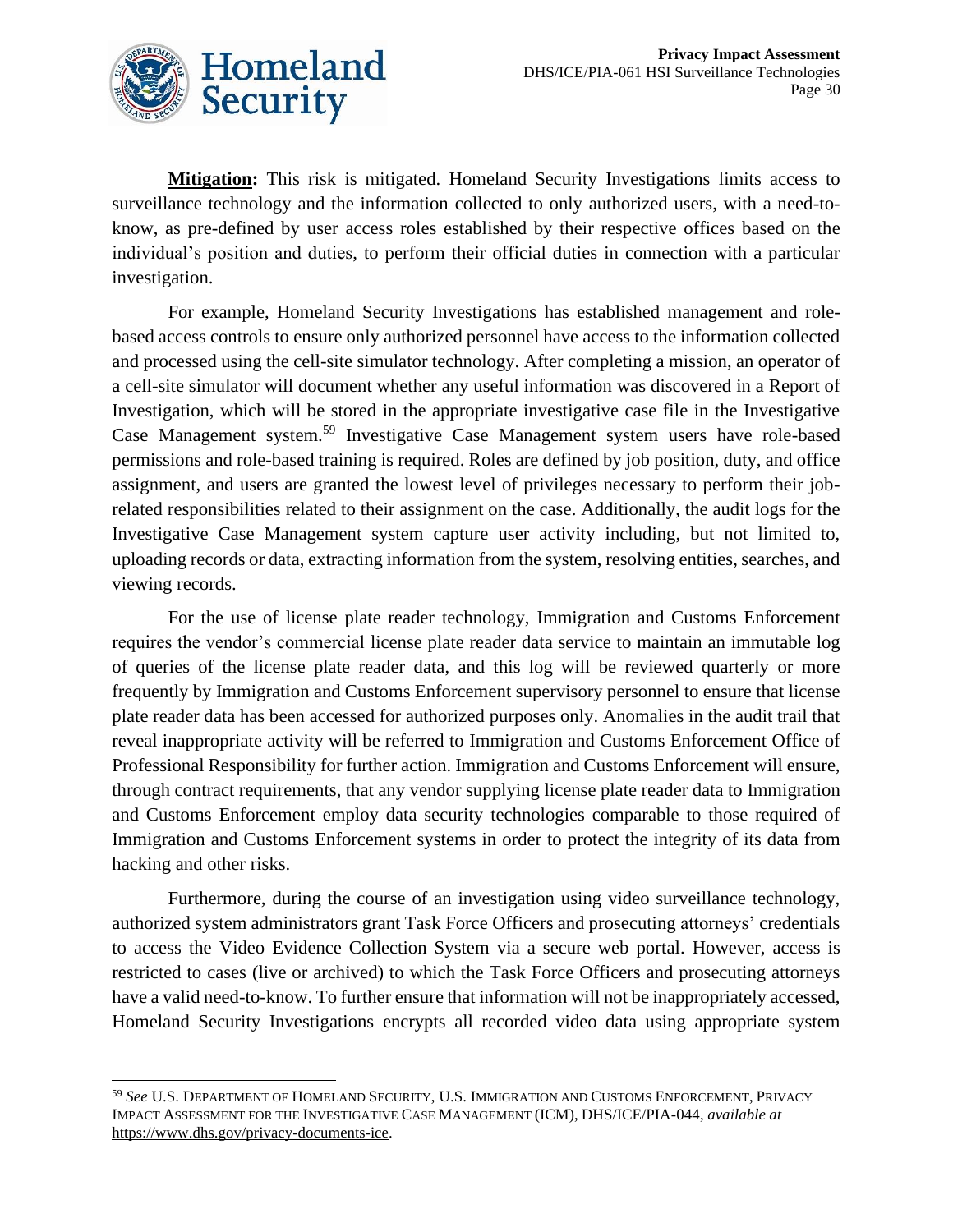

encryption software. An access key is provided to the user which allows access to the recorded data.

## **8. Principle of Accountability and Auditing**

*Principle: U.S. Department of Homeland Security should be accountable for complying with these principles, providing training to all employees and contractors who use personally identifiable information, and should audit the actual use of personally identifiable information to demonstrate compliance with these principles and all applicable privacy protection requirements.*

ICE offices must conduct comprehensive, annual self-inspections of their respective technical operations, and report their level of compliance to Immigration and Customs Enforcement's Office of Professional Responsibility. Specifically, questions asked in Homeland Security Investigations' self-inspection include whether an Electronic Surveillance Request authorization received approval for the period of time in which monitoring occurred; whether personnel store electronic surveillance equipment in a controlled access area; and whether personnel properly label evidence. The results of these self-inspections must be certified as accurate by program leadership for the results to be considered official. Each Homeland Security Investigations office must maintain all documentation used to complete the self-inspection for a period of three years, including all supporting documentation, samples used to answer the questions, and any generated corrective action plans for self-identified deficiencies.

All Immigration and Customs Enforcement employees must also complete annual privacy awareness training in the Performance and Learning Management System. In addition, Homeland Security Investigations coordinates with the Federal Law Enforcement Training Centers (FLETC) to provide initial basic law enforcement and technical training to all individuals responsible for the use and oversight of electronic surveillance technologies. The initial law enforcement training consists of a basic course to be completed within six months of employment and a second phase to be completed within one year of employment. Newly hired Technical Enforcement Officers may not participate in field electronic surveillance or law enforcement functions without having first successfully completed the training. Due to the rapid changes and developments in electronic surveillance technology, and to ensure the proper and most efficient use of electronic surveillance systems, Technical Enforcement Officers must stay up to date with the law and technical systems. Technical Enforcement Officers must attend a minimum of 80 hours of electronic surveillance training annually.

Also, authorized Immigration and Customs Enforcement users, contractors, and other law enforcement personnel with access to license plate reader data must complete training that describes policy requirements and associated privacy, civil rights, and civil liberties safeguards. This supplements existing mandatory training required of all Immigration and Customs Enforcement personnel on data security, data privacy, integrity awareness, and records management. In addition, as an auditing measure, Immigration and Customs Enforcement users of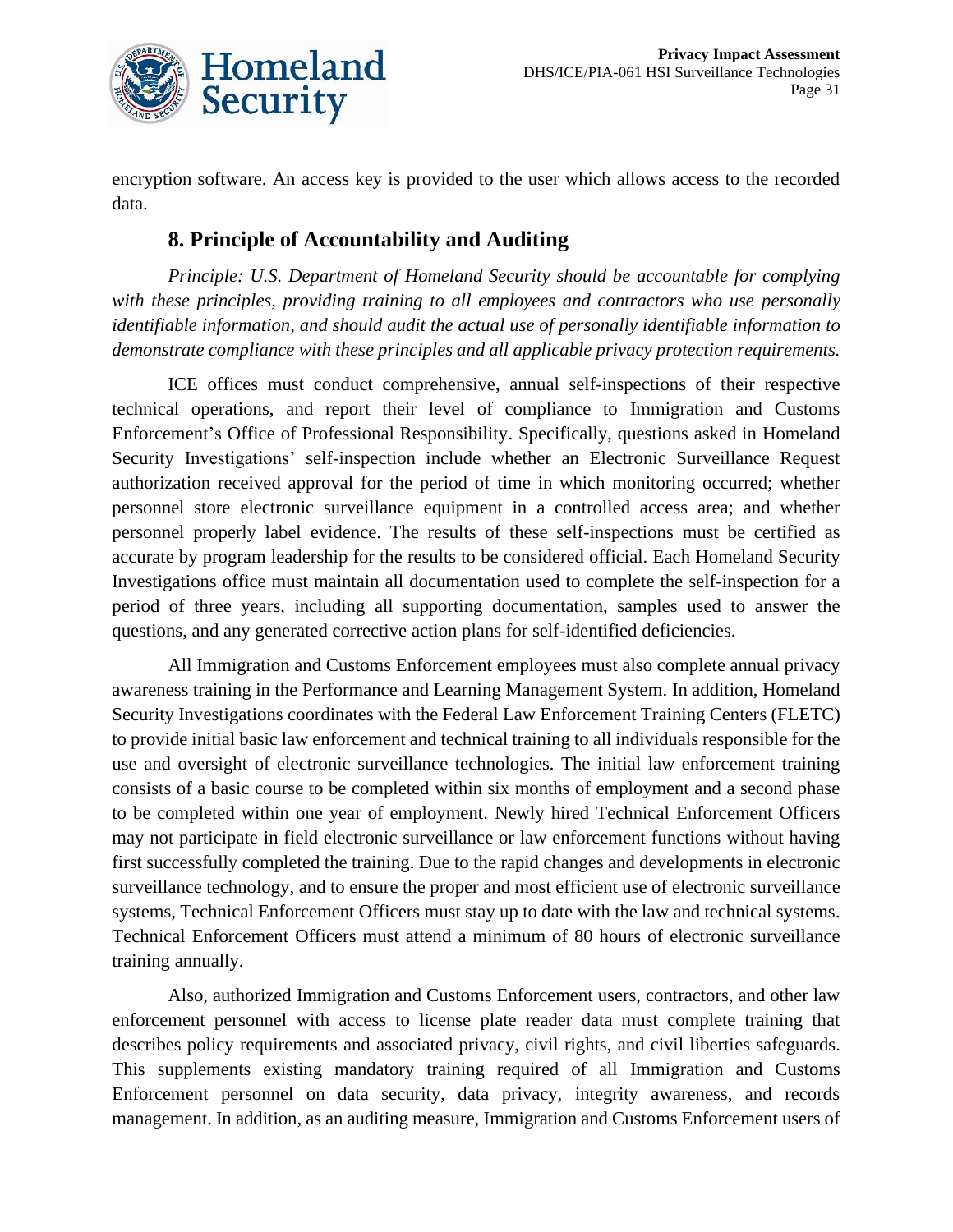

license plate readers must complete a mandatory free-text field to reference the specific case for which the query was performed. This provides information for an auditor to determine what led to the particular query.

Homeland Security Investigations requires a weekly wiretap report, used by the Title III National Program Manager, which identifies the current wiretaps in progress and those that are completed. This report includes the Homeland Security Investigations case number, target device identification, name of the affiant, date the court order was granted, online date, and off-line date. Additionally, in order to ensure accountability for cell-site simulators, the Homeland Security Investigations Assistant Director of Homeland Security Investigations' Information Management Directorate is charged with ensuring compliance with Homeland Security Investigations' cell-site simulator policy.

Additionally, the ICE Privacy Unit will continue working with appropriate Homeland Security Investigations stakeholders to ensure that the use of cell-site simulators and location tracking technologies remain in compliance with this Privacy Impact Assessment and will conduct additional oversight activities in response to audits or other reviews.

**Privacy Risk:** There is a risk that Homeland Security Investigations surveillance technologies are not in compliance with privacy principles and privacy program protection requirements.

**Mitigation:** This risk is mitigated. Concerning training, as described above, all sections of the Technical Operations Unit must complete annual privacy training in the Performance and Learning Management System. Additional training varies depending on the surveillance technologies at issue (as indicated above), including nondiscriminatory use of technology, validation of data, data security and privacy, permitted information sharing, and records management.

To ensure compliance with privacy principles, Immigration and Customs Enforcement offices must conduct annual self-inspections and report their level of compliance to Immigration and Customs Enforcement's Office of Professional Responsibility. Compliance includes whether an Electronic Surveillance Request authorization received approval for the period of time in which monitoring occurred; whether personnel store electronic surveillance equipment in a controlled access area; and whether personnel properly label evidence. Subsequently, the results of these selfinspections must be certified as accurate by program leadership for the results to be considered official.

Cell-site simulators must be used in a manner consistent with the requirements and protections of the United States Constitution, including the Fourth Amendment and applicable statutory authorities. Any information collected from cell-site simulators must be handled in a way that is consistent with applicable statutes, regulations, and policies that guide Homeland Security Investigations data collection, retention, and disclosure.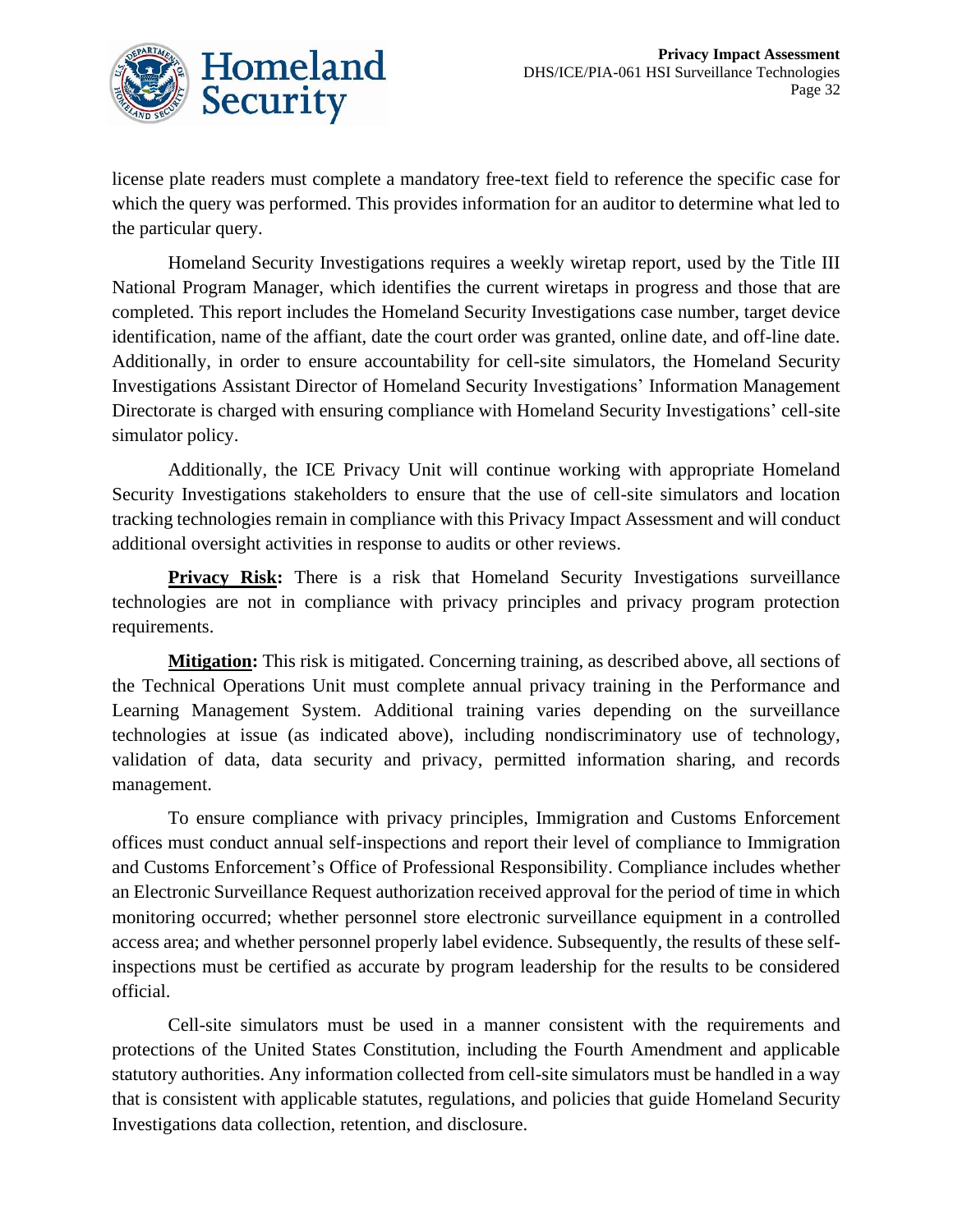

Homeland Security Investigations operates small Unmanned Aircraft Systems under the same Federal Aviation Administration regulations applicable to commercial and recreational small Unmanned Aircraft Systems users. The collection of video recordings must be in compliance with Homeland Security Investigations Directive 19-01 and must be approved by a Homeland Security Investigations supervisor in coordination with ICE counsel to ensure it is not used in any manner that would violate the individual's rights or target a person based on his or her race, color, religion, sex, sexual orientation, gender identity, or national origin.

The Immigration and Customs Enforcement Office of Information Governance and Privacy has issued guidance describing best practices when accessing and using license plate reader data and technology<sup>60</sup> and continues to work closely with Homeland Security Investigations to ensure that the privacy and civil liberties protections have been implemented.

# **Conclusion**

Homeland Security Investigations deploys surveillance technologies in furtherance of its criminal investigations and national security missions. Surveillance technologies are valuable tools with which to collect evidence in a timely and efficient manner to establish a strong case for federal prosecution. It is incumbent on Homeland Security Investigations to ensure the use of sophisticated technology is accompanied by strict policies and procedures, as well as technical guidance for Technical Enforcement Officers, Intelligence Research Specialists, special agents, and other Homeland Security Investigations personnel conducting or supporting investigations involving surveillance equipment. Consensual interceptions, which are limited in duration, require prior approval, supervision, close monitoring, and coordination with the Assistant United States Attorney. The DHS, ICE, and Homeland Security Investigations policies and procedures regulating the use of surveillance equipment help to not only preserve the evidence in manner so it can be used in court, but also facilitate the protection of personal privacy and civil liberties during and after a surveillance operation.

# **Responsible Officials**

Tracy Cormier Acting Assistant Director Office of Cyber and Operational Technology U.S. Immigration and Customs Enforcement U.S. Department of Homeland Security (703) 551-5500

<sup>&</sup>lt;sup>60</sup> The principles and practices Immigration and Customs Enforcement adheres to when accessing and using license plate reader data are described in agency guidance, "Privacy Guidance: Agency Access to and Use of License Plate Reader Data and Technology", issued June 15, 2021, from the Immigration and Customs Enforcement Office of Information Governance & Privacy.